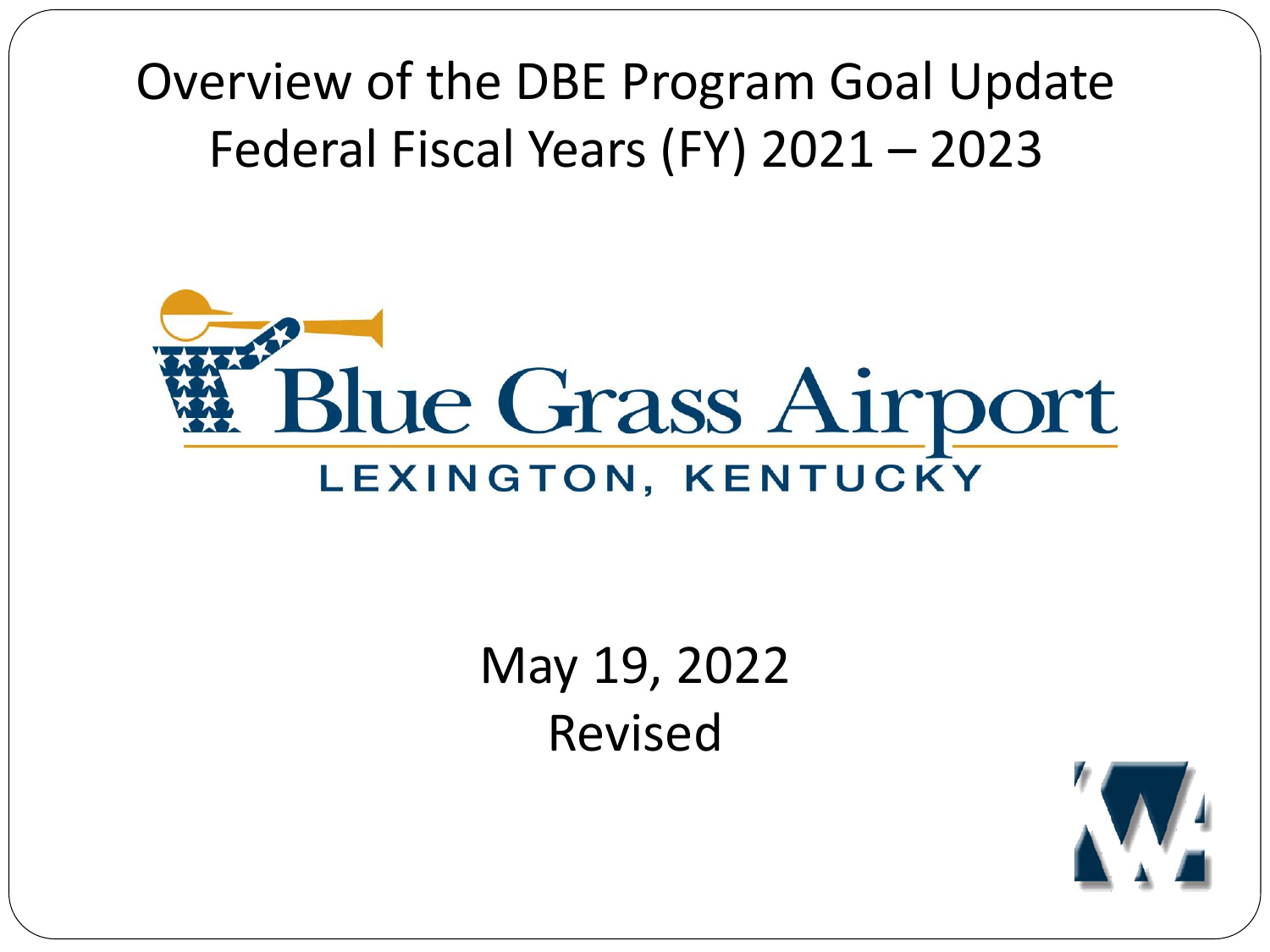### **Purpose**

As a recipient of Federal funds from the U.S. Department of Transportation, Blue Grass Airport is required to establish goals for the participation of Disadvantaged Business Enterprises on federally-funded projects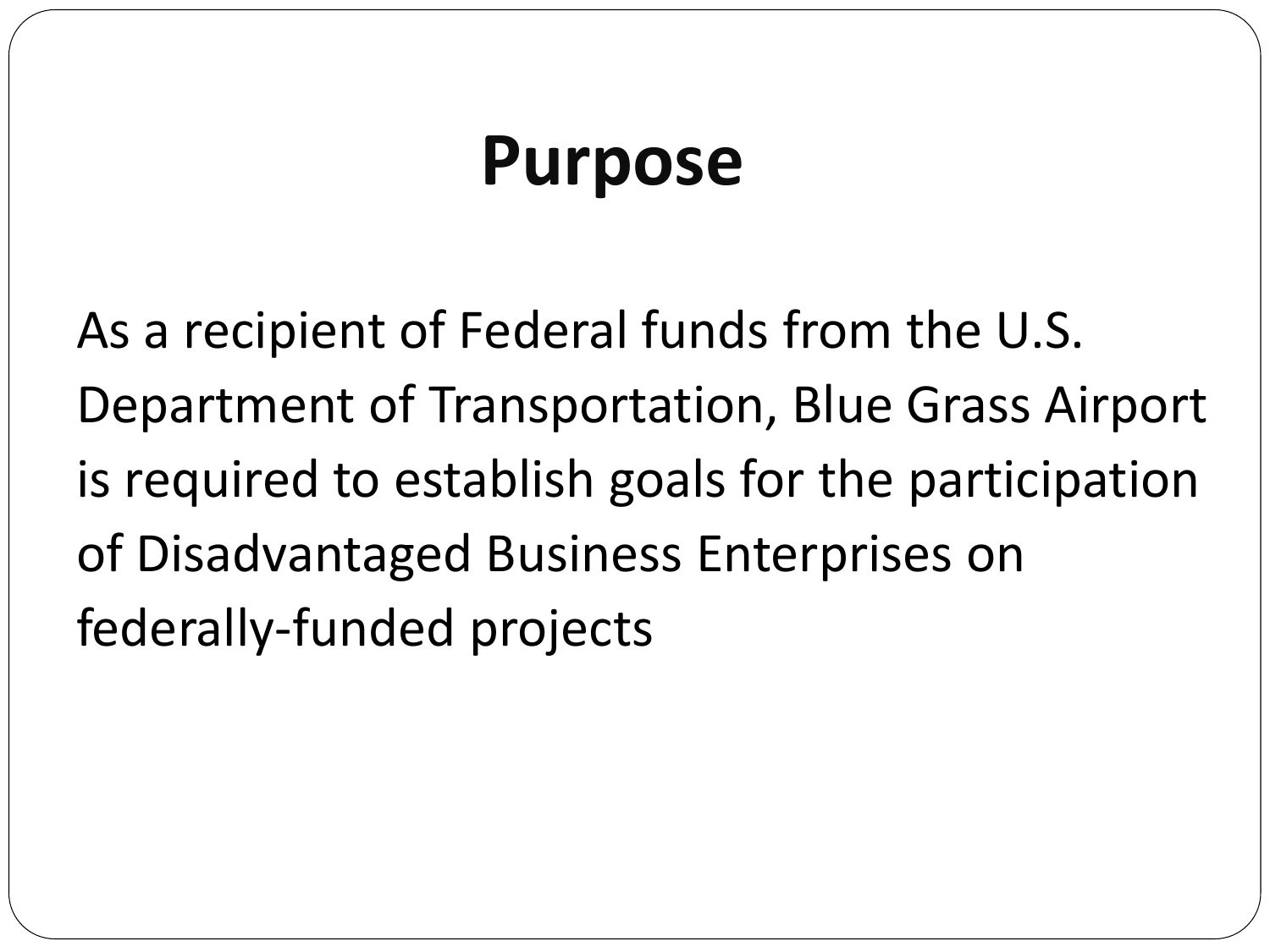# **DBE Program Objectives**

- **(a)** To ensure nondiscrimination in the award and administration of DOT-assisted contracts in the Department's highway, transit, and airport financial assistance programs;
- **(b)** To create a level playing field on which DBEs can compete fairly for DOT-assisted contracts;
- **(c)** To ensure that the Department's DBE program is narrowly tailored in accordance with applicable law;
- **(d)** To ensure that only firms that fully meet this part's eligibility standards are permitted to participate as DBEs;
- **(e)** To help remove barriers to the participation of DBEs in DOT-assisted contracts;
- **(f)** To promote the use of DBEs in all types of federally-assisted contracts and procurement activities conducted by recipients.
- **(g)** To assist the development of firms that can compete successfully in the marketplace outside the DBE program; and
- **(h)** To provide appropriate flexibility to recipients of Federal financial assistance in establishing and providing opportunities for DBEs.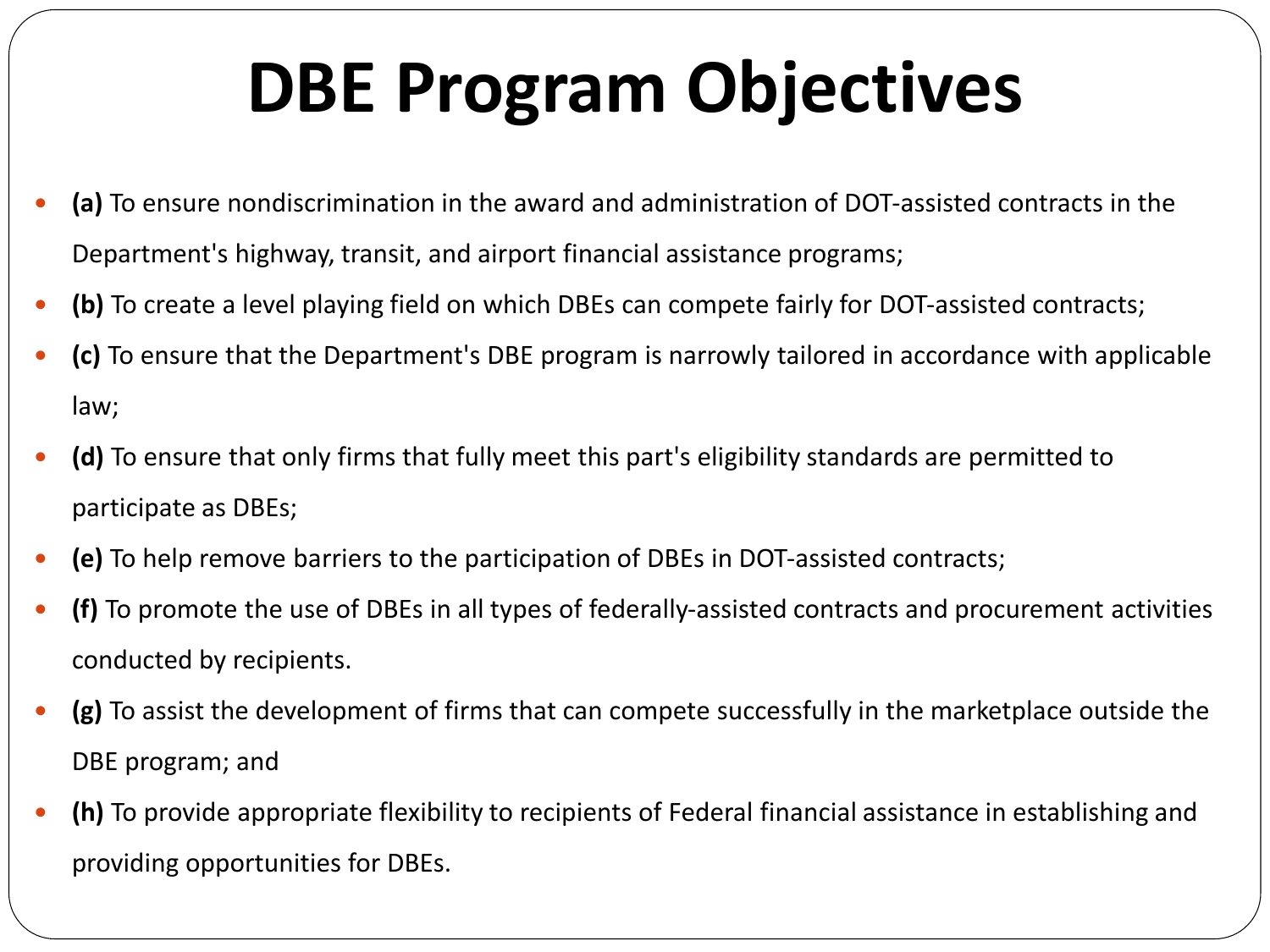# **Meeting Purpose**

- In establishing its overall goal and prior to submission to the FAA the Airport must provide for consultation with stakeholders.
- Examples of stakeholders include minority, women's and general contractor groups, community organizations, and other officials or organizations which could be expected to have information concerning the availability of disadvantaged and non-disadvantaged businesses, the effects of discrimination on opportunities for DBEs, and the Airport's efforts to establish a level playing field for the participation of DBEs.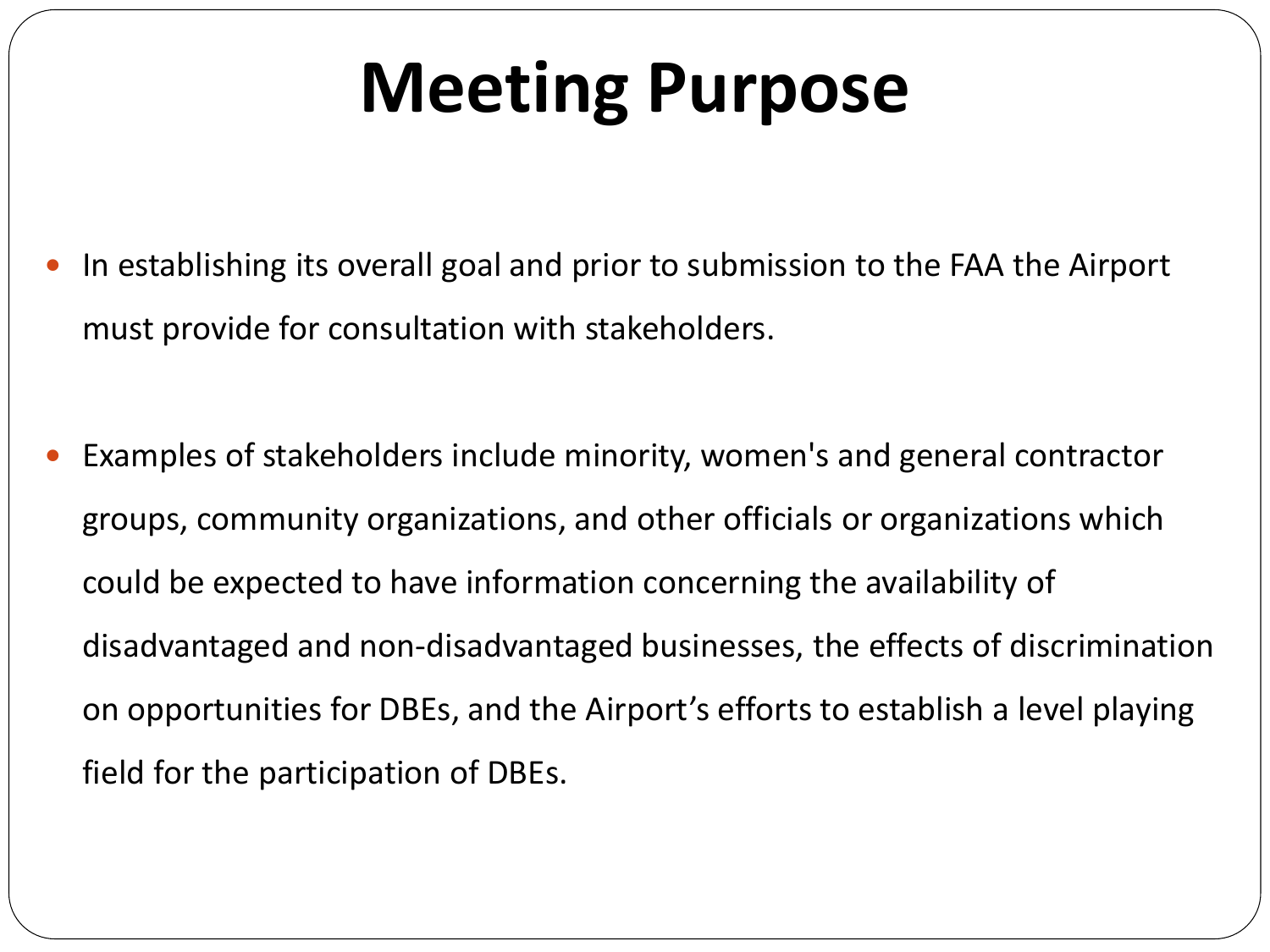# **DBE Program Overview**

- 49 CFR Part 26 http://osdbuweb.dot.gov/DBEProgram/index.cfm
- Must meet test of strict scrutiny
- Emphasis on 'process-over-product'
- 2-Step process: Goal Calculation & Goal Adjustment
- Breakout of Estimated Race-Neutral/Race-Conscious Participation
- Public Participation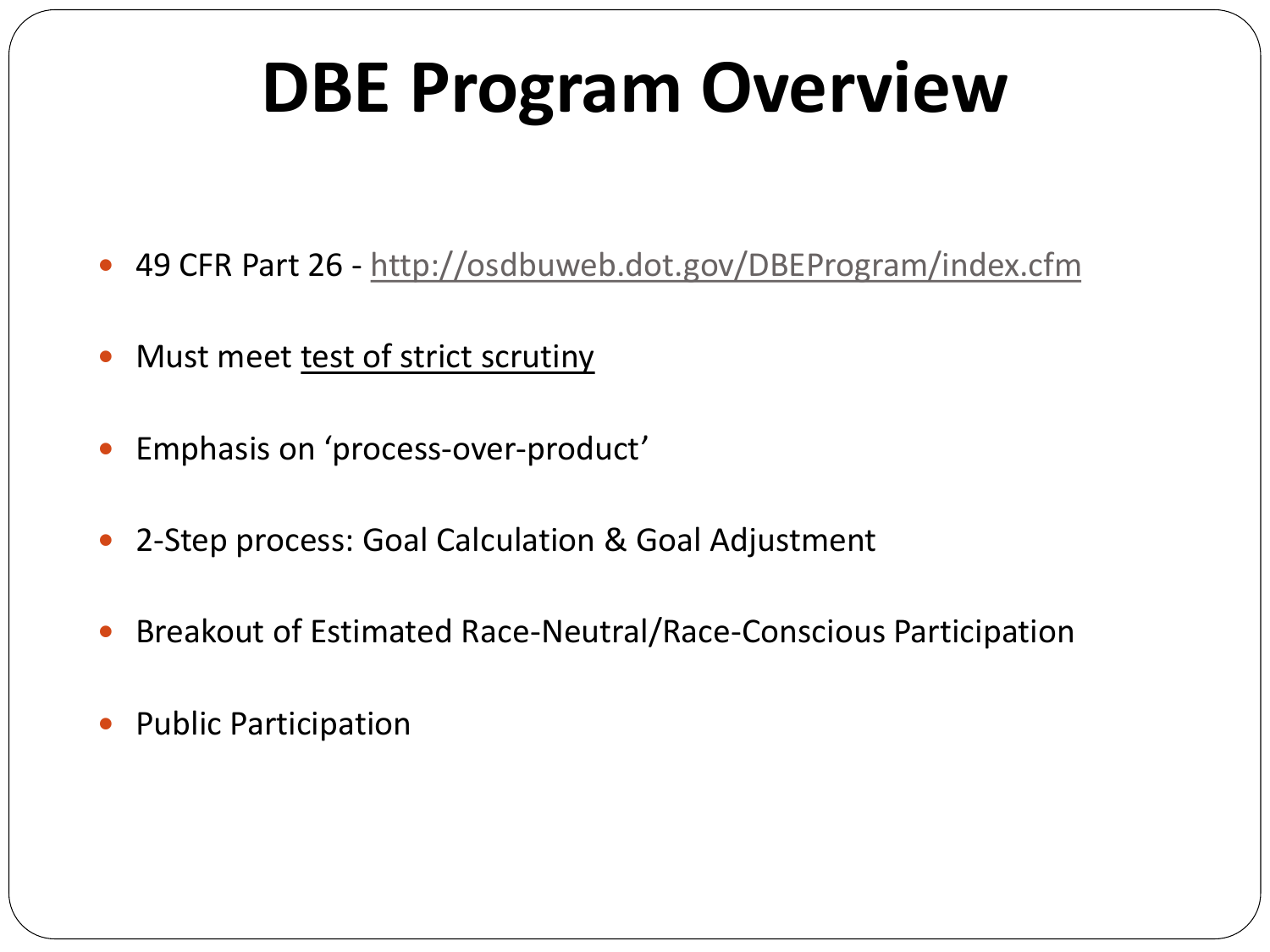#### **Most Refined Data Available**

- Most recent County Business Patterns database
	- County Business Patterns database updated every spring or summer; 2 years behind (2017 database updated in 2019)
		- http://www.census.gov/econ/cbp/index.html
	- Most recent DBE directories and databases
	- Directories that are updated monthly, in real time, etc.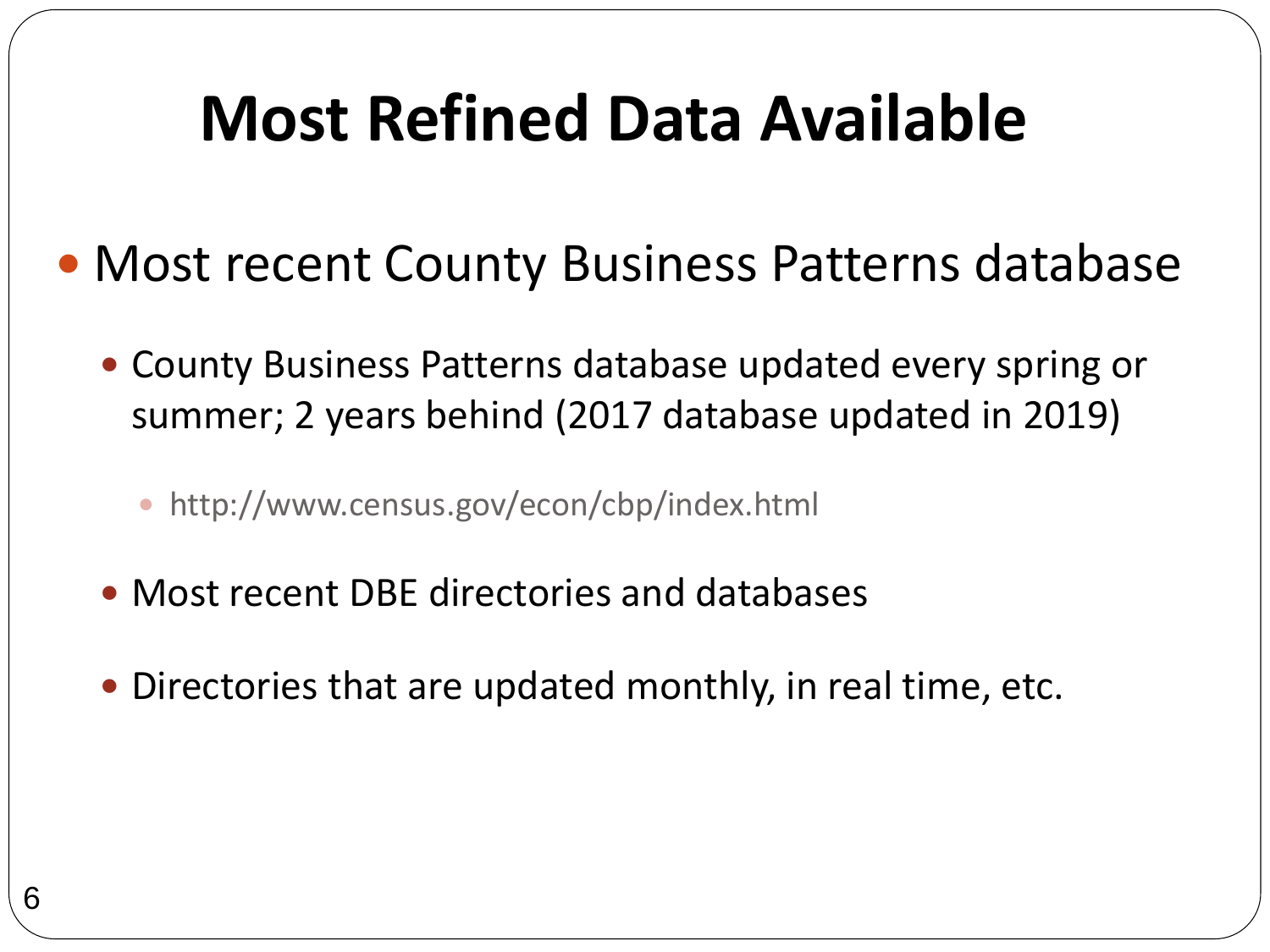#### **Market Area Determination**

- Market area based upon two (2) factors
	- Area from where the substantial majority (70-75%) of bidders (successful and unsuccessful) have come

#### AND

 Area where the substantial majority (70-75%) of contracting dollars have been spent historically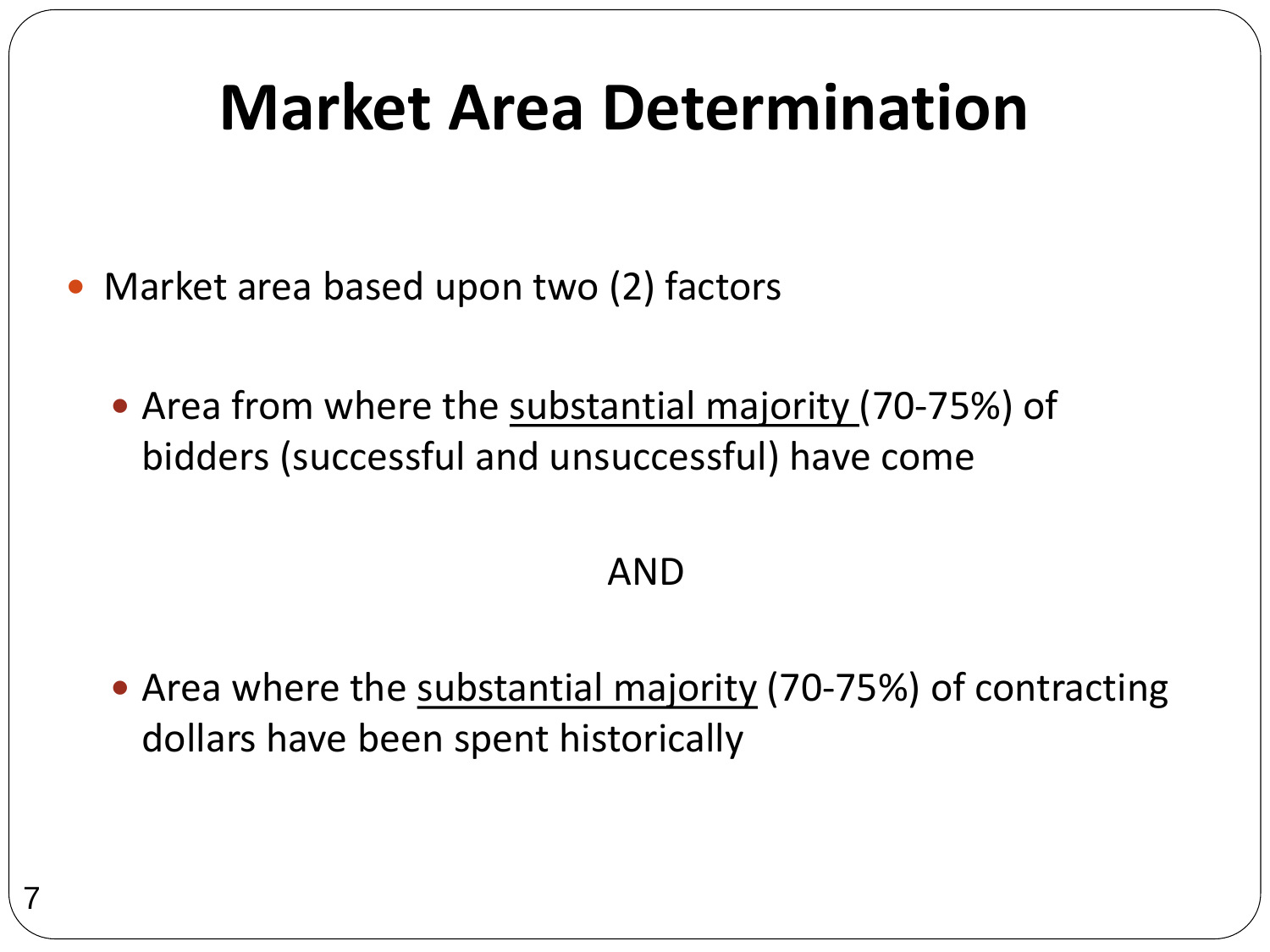### **Market Area Determination (cont'd)**

Where substantial majority of bidders come from

- Bid tabulations from previous projects
- Bidders' lists from pre-bid meetings
- Where substantial majority of dollars have been expended

Look at previous projects, previous prime contractors and subcontractors

County or MSA where prime contractors and subcontractors are based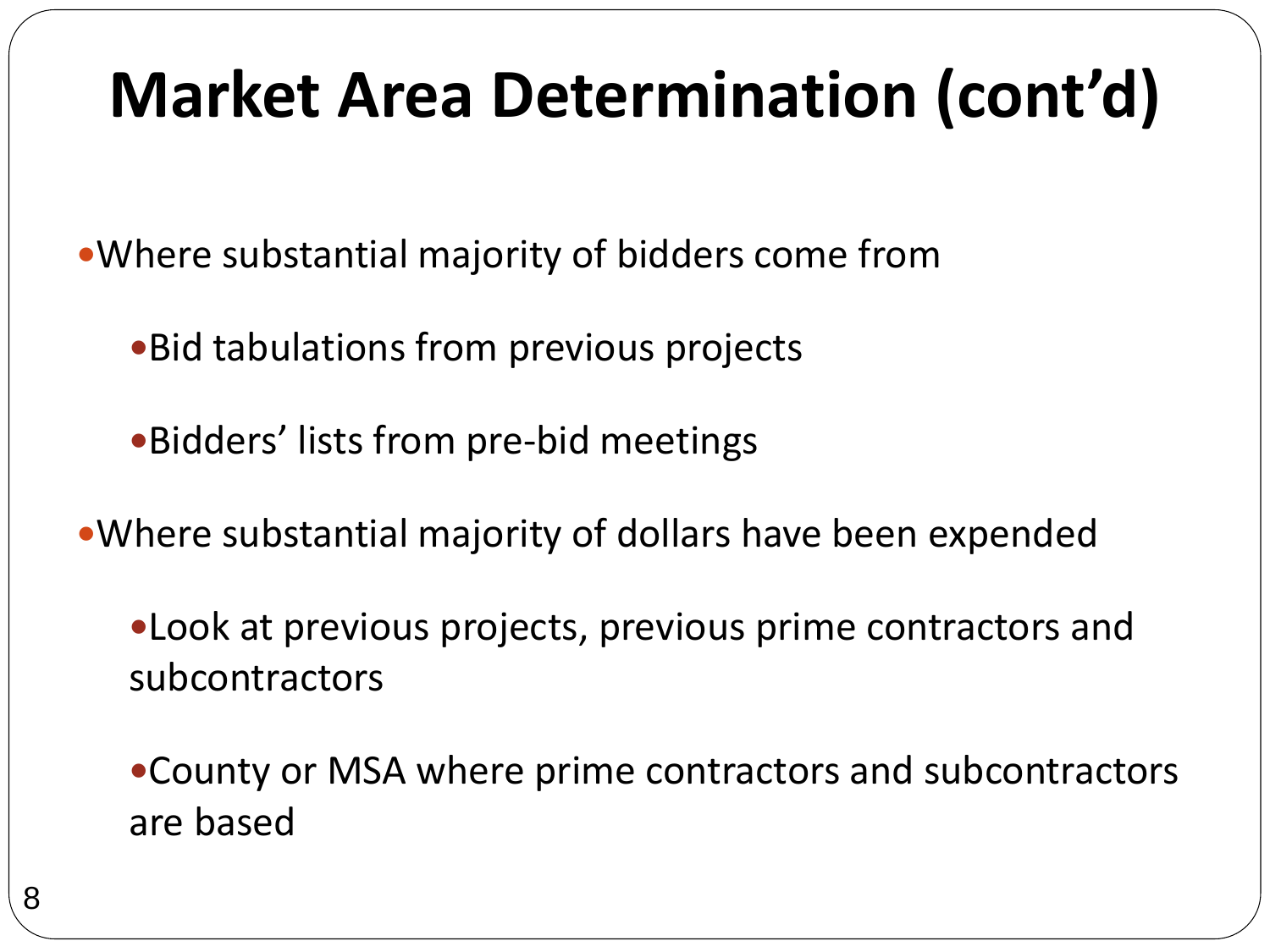#### **Market Area**

| <b>County</b>      | <b>Bidders</b> | <b>Percent of</b><br><b>bidders</b> | <b>Dollars</b>  | <b>Percent</b><br>of dollars |
|--------------------|----------------|-------------------------------------|-----------------|------------------------------|
| Clark              | 1              | 6%                                  | \$0             | 0%                           |
| Fayette            | 6              | 33%                                 | \$26,942,984.52 | 57%                          |
| Laurel             | $\overline{2}$ | 11%                                 | \$9,073,825.25  | 19%                          |
| Montgomery         | $\overline{2}$ | 11%                                 | \$10,757,496    | 23%                          |
| <b>Market Area</b> | 11             | 61%                                 | \$46,774,305.77 | 98%                          |
| Other              |                | 39%                                 | \$736,641       | 2%                           |
| <b>Total</b>       | 18             | 100%                                | \$47,510,946.77 | 100%                         |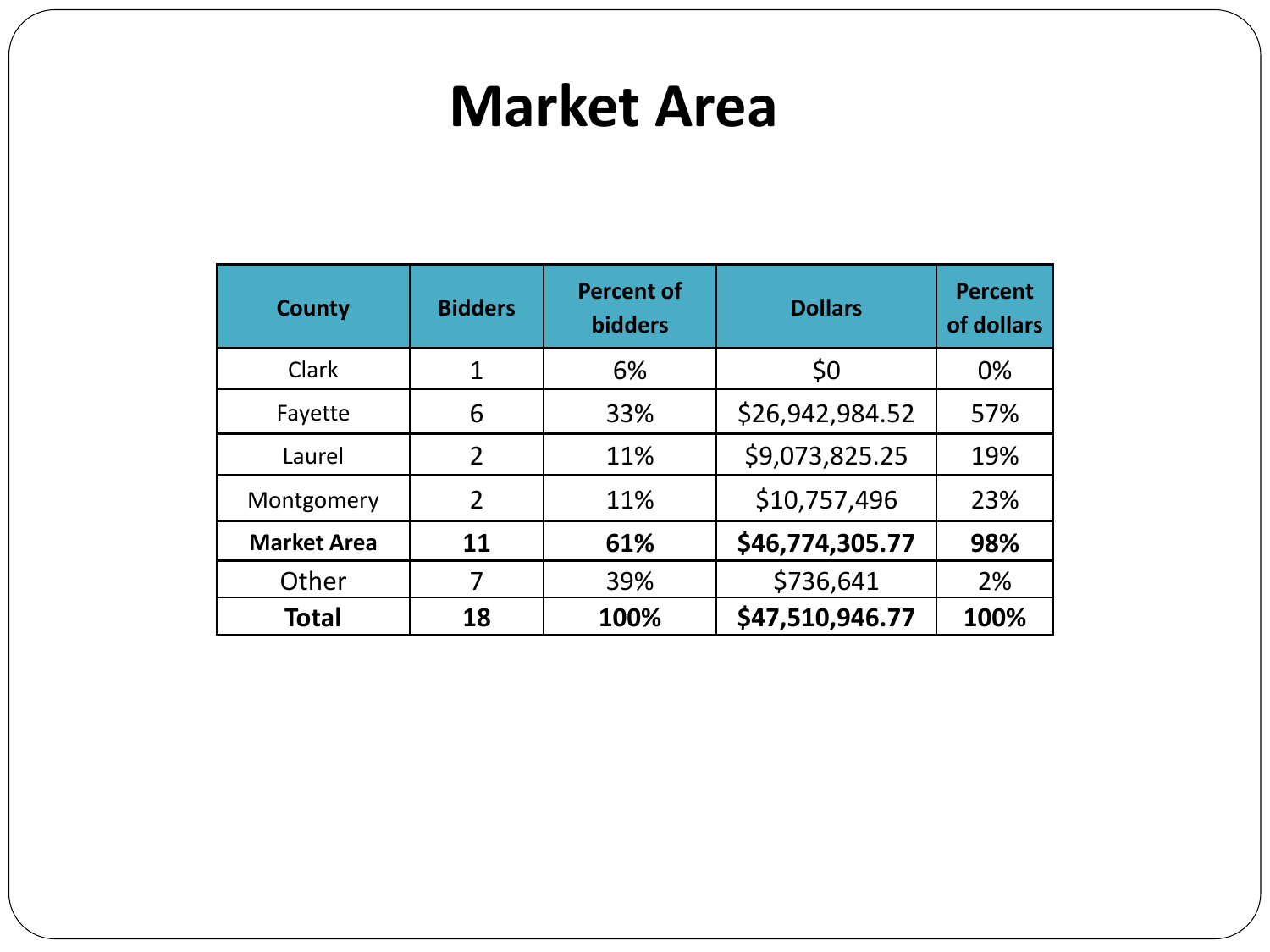#### **FY 2021 Projects & Activities**

| <b>Project</b>                    | <b>Activity</b>  | <b>NAICS</b> |
|-----------------------------------|------------------|--------------|
| Rehabilitate Runway 4-22 (Design) | Engineering      | 541330       |
|                                   | Water & Sewer    | 237110       |
|                                   | Highway & Street | 237310       |
| Rehabilitate Runway 4-22 & Runway | Electrical       | 238210       |
| 4 EMAS                            | Site Prep        | 238910       |
|                                   | Landscaping      | 561730       |
|                                   | <b>EMAS</b>      | N/A          |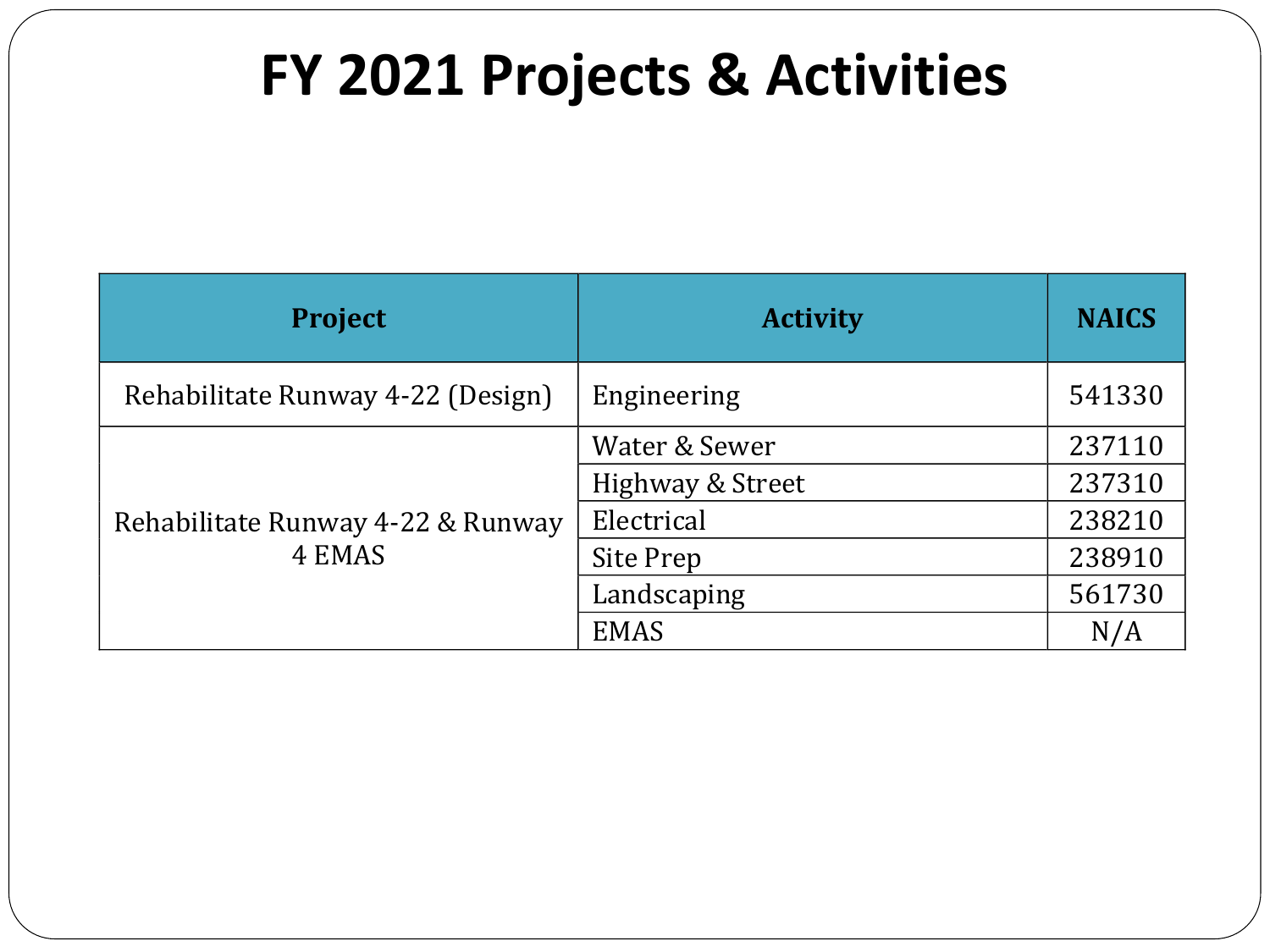#### **FY 2022 Projects & Activities**

| Project                      | <b>Activity</b>                                        | <b>NAICS</b> |
|------------------------------|--------------------------------------------------------|--------------|
| <b>ARFF</b><br>Training      |                                                        |              |
| Center<br>Design             | Engineering                                            | 541330       |
| Master Plan                  | Engineering                                            | 541330       |
|                              | <b>Building Construction</b>                           | 236220       |
| Rehabilitate                 | <b>Electrical Contractors</b>                          | 238210       |
| Terminal<br>Restrooms        | Plumbing, Heating, and Air-Conditioning<br>Contractors | 238220       |
| Phase I                      | Drywall and Insulation Contractors                     | 238310       |
|                              | <b>Other Building Finishing Contractors</b>            | 238390       |
|                              | Electrical                                             | 238210       |
| Construct                    | <b>Other Building Equipment Contractors</b>            | 238290       |
| Terminal (4                  | Site Prep                                              | 238910       |
| Passenger<br><b>Boarding</b> | <b>Elevator and Moving Stairway</b><br>Manufacturing   | 333921       |
| Bridges)                     | <b>Hauling</b>                                         | 484220       |
|                              | Engineering                                            | 541330       |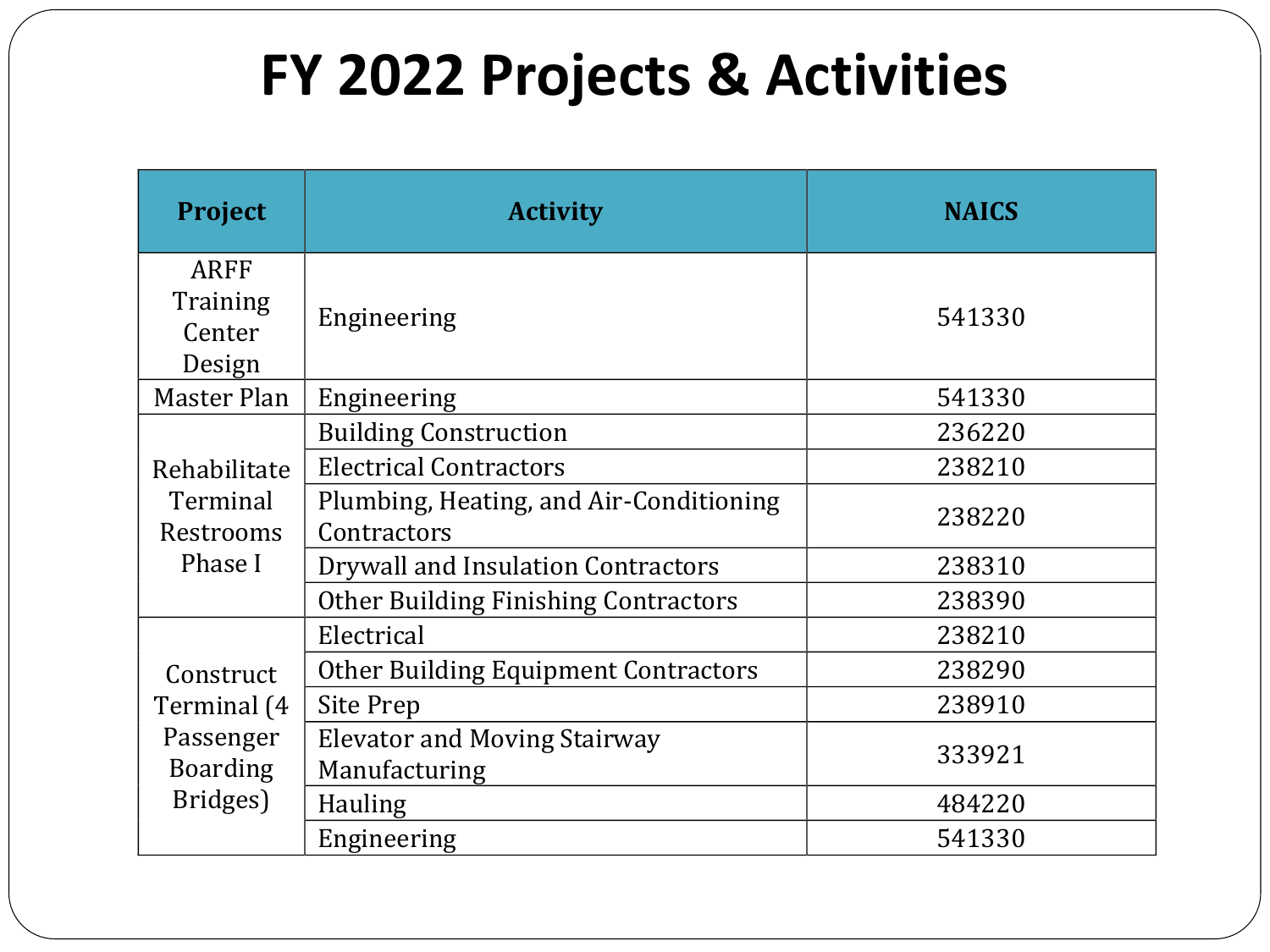#### **FY 2023 Projects & Activities**

| <b>Project</b>            | <b>Activity</b>                                     | <b>NAICS</b> |
|---------------------------|-----------------------------------------------------|--------------|
| Runway 22 EMAS            | <b>EMAS</b>                                         | N/A          |
|                           | <b>Building Construction</b>                        | 236220       |
| Rehabilitate              | <b>Electrical Contractors</b>                       | 238210       |
| Terminal                  | Plumbing, Heating, and Air-Conditioning Contractors | 238220       |
| <b>Restrooms Phase II</b> | Drywall and Insulation Contractors                  | 238310       |
|                           | <b>Other Building Finishing Contractors</b>         | 238390       |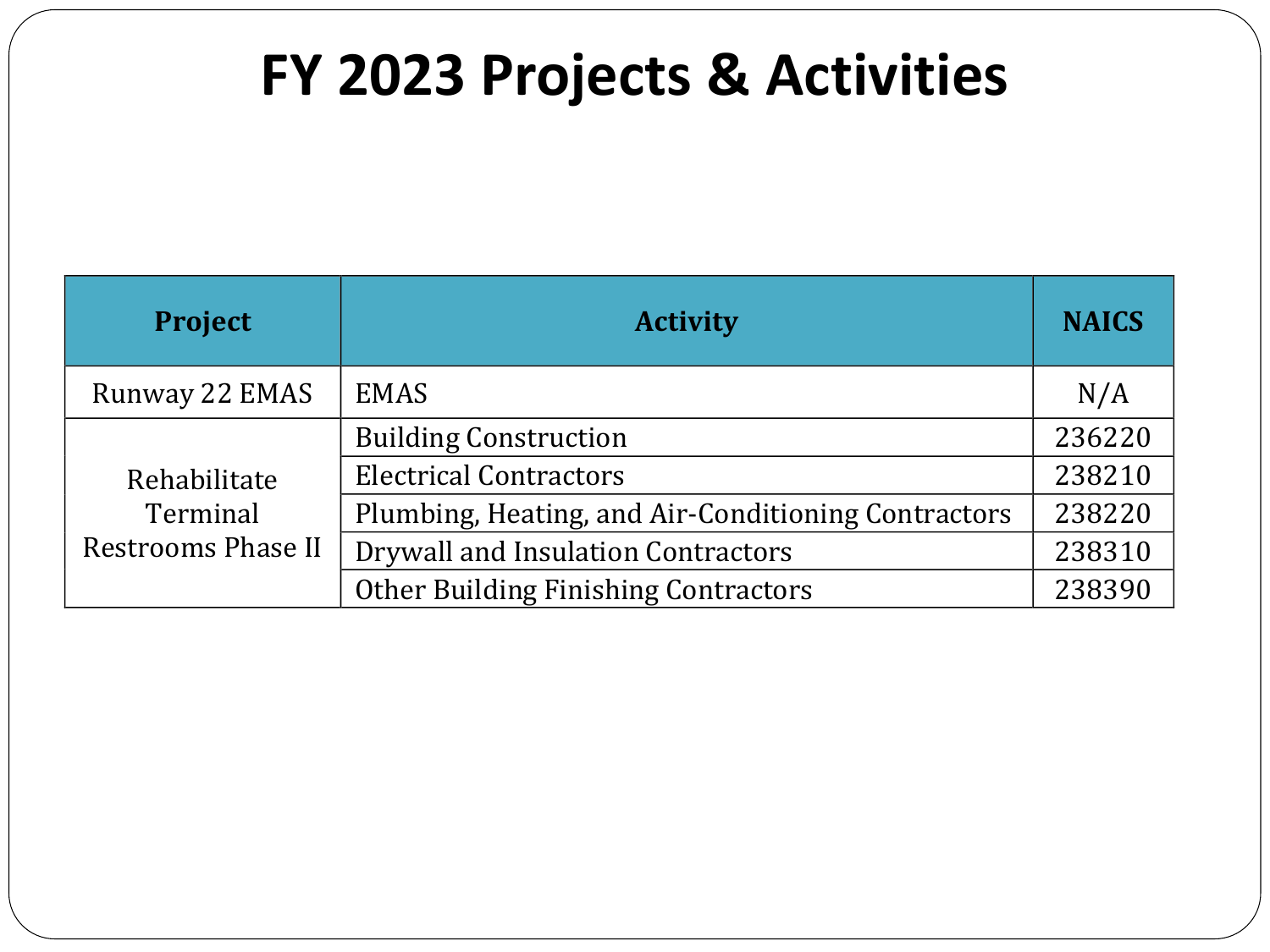#### Step 1: Calculation of Base Figure

- Determine number of all firms by NAICS code; determine number of DBE firms by NAICS code
	- County Business Patterns database http://www.census.gov/econ/cbp
	- DBE/MBE directories (KY UCP etc.)
	- Bidders' lists

1

3

- Data from disparity study (if valid or applicable)
- Goal of another DOT recipient
- More information found in 49 CFR Part 26.45(c)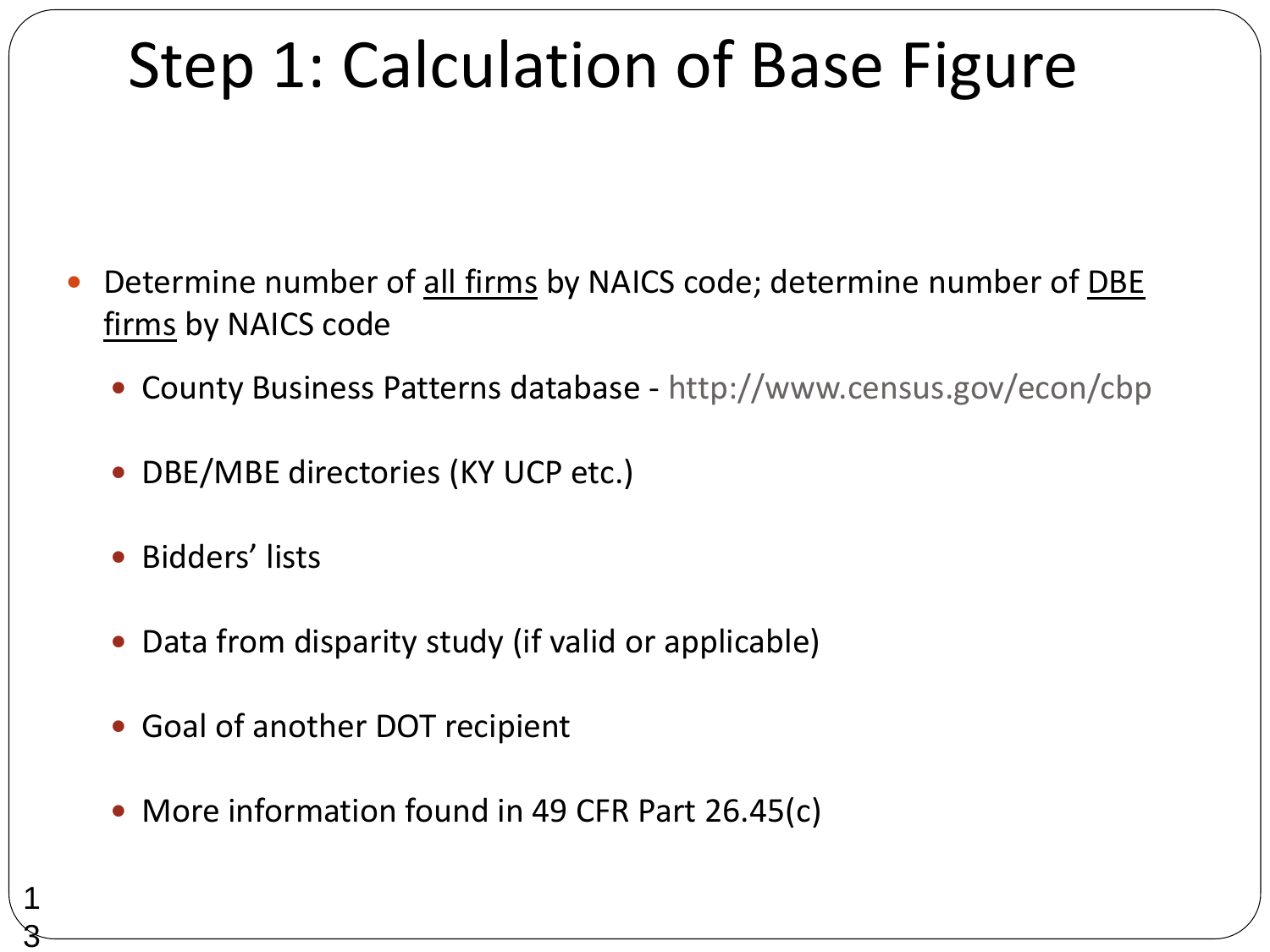**Table 3a: DBES—Blue Grass Airport – FY 2021 by Relevant NAICS Codes— Rehabilitate Runway 4-22 (Design)**

| <b>Activity</b> | <b>NAICS</b><br><b>CODES</b> | <b>DBE</b><br><b>Firms</b> | <b>All Firms</b> | % of DBE<br><b>Firms</b><br><b>Available</b> | <b>NAICS</b><br><b>Dollars</b> | <b>DBE Goal</b><br>(Dollars) |
|-----------------|------------------------------|----------------------------|------------------|----------------------------------------------|--------------------------------|------------------------------|
| Engineering     | 541330                       |                            | 112              | $6.3\%$                                      | \$1,124,247                    | \$70,828                     |
|                 |                              | <b>Total</b>               |                  |                                              | \$1,124,247                    | \$70,828                     |
|                 | 6.3%                         |                            |                  |                                              |                                |                              |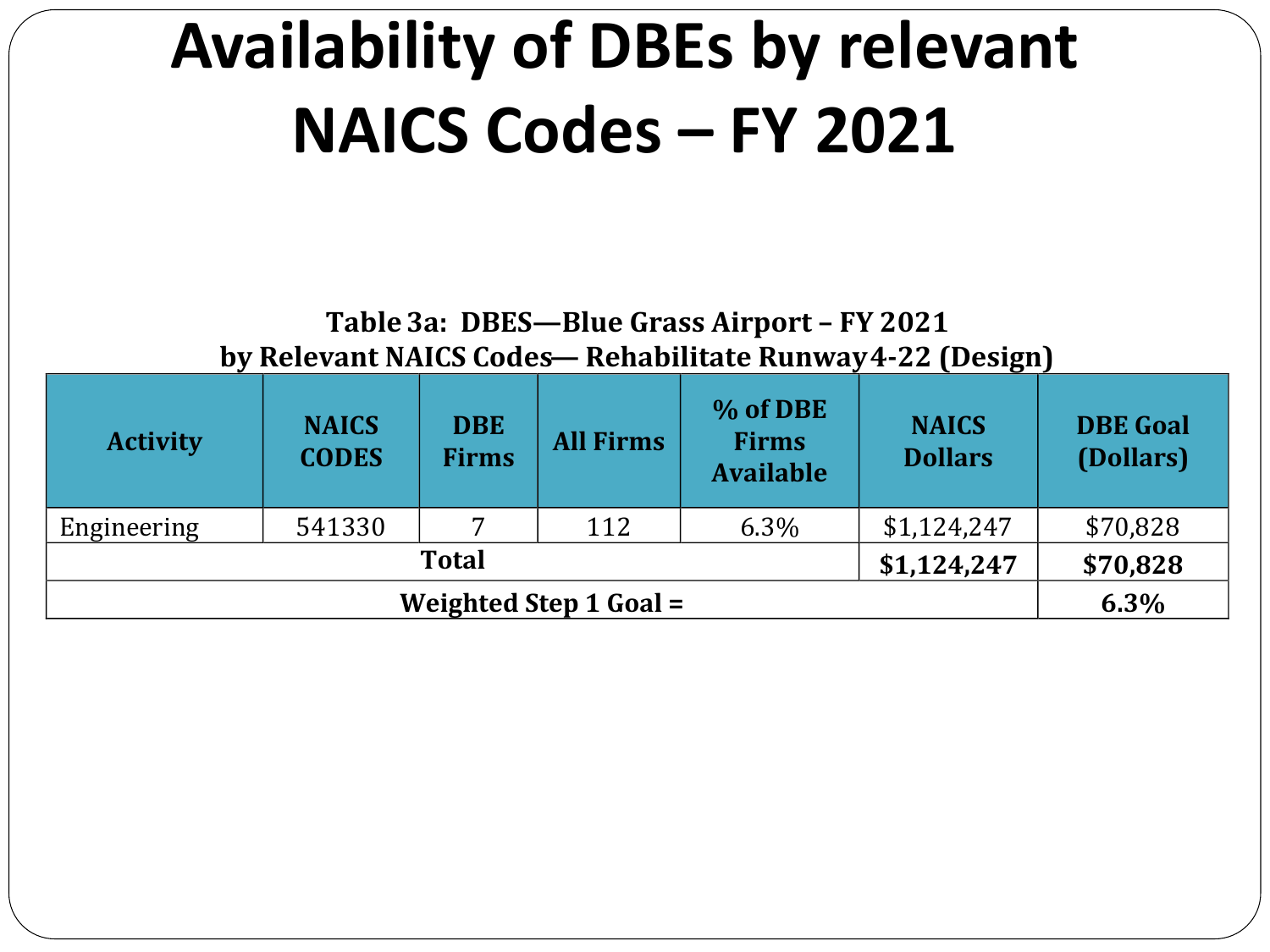**Table 3b: DBES—Blue Grass Airport – FY 2021 by Relevant NAICS Codes— Rehabilitate Runway 4-22 & Runway 4 EMAS**

| <b>Activity</b>  | <b>NAICS</b><br><b>CODES</b> | <b>DBE</b><br><b>Firms</b>    | <b>All</b><br><b>Firms</b> | % of DBE<br><b>Firms</b><br><b>Available</b> | <b>NAICS</b><br><b>Dollars</b> | <b>DBE</b> Goal<br>(Dollars) |
|------------------|------------------------------|-------------------------------|----------------------------|----------------------------------------------|--------------------------------|------------------------------|
| Water & Sewer    | 237110                       | 2                             | 11                         | 18.2%                                        | \$200,000                      | \$36,400                     |
| Highway & Street | 237310                       | $\overline{2}$                | 25                         | 8%                                           | \$8,470,000                    | \$677,600                    |
| Electrical       | 238210                       | 1                             | 6                          | 16.7%                                        | \$2,750,000                    | \$459,250                    |
| Site Prep        | 238910                       | 1                             | 33                         | $3\%$                                        | \$500,000                      | \$15,000                     |
| Landscaping      | 561730                       | 4                             | 122                        | 3.3%                                         | \$50,000                       | \$1,650                      |
| <b>EMAS</b>      | N/A                          | $\theta$                      | $\Omega$                   | $0\%$                                        | \$11,205,000                   | \$0                          |
|                  | \$1,189,900                  |                               |                            |                                              |                                |                              |
|                  |                              | <b>Weighted Step 1 Goal =</b> |                            |                                              |                                | 5.1%                         |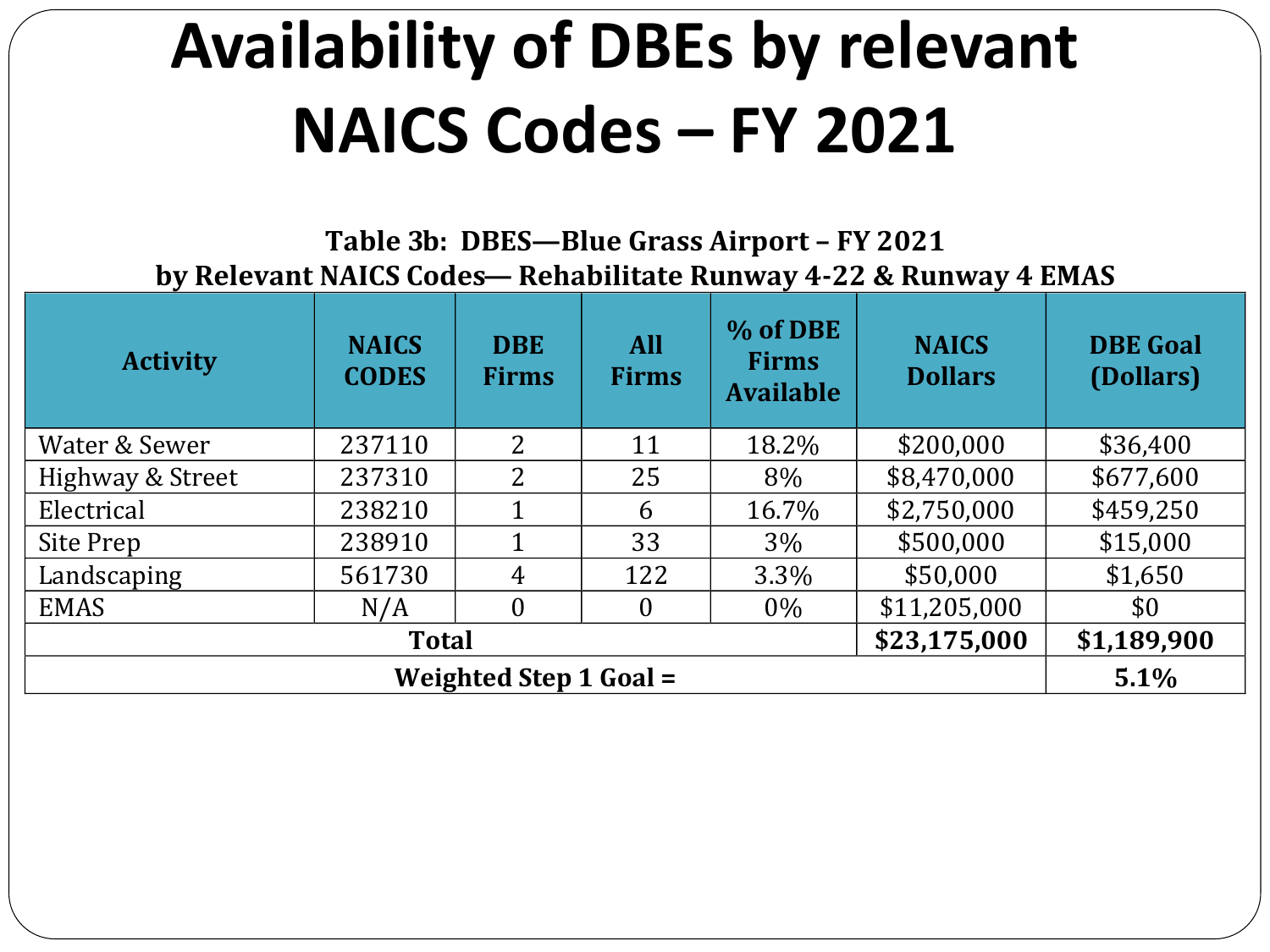**Table 3c: DBES—Blue Grass Airport – FY 2022 by Relevant NAICS Codes— ARFF Training Center Design**

| <b>Activity</b> | <b>NAICS</b><br><b>CODES</b> | <b>DBE</b><br><b>Firms</b> | <b>All</b><br><b>Firms</b> | % of DBE<br><b>Firms</b><br><b>Available</b> | <b>NAICS</b><br><b>Dollars</b> | Weighted<br><b>Total</b><br><b>Availability</b> |
|-----------------|------------------------------|----------------------------|----------------------------|----------------------------------------------|--------------------------------|-------------------------------------------------|
| Engineering     | 541330                       |                            | 112                        | 6.3%                                         | \$810,000                      | \$50,625                                        |
|                 | \$50,625                     |                            |                            |                                              |                                |                                                 |
|                 | 6.3%                         |                            |                            |                                              |                                |                                                 |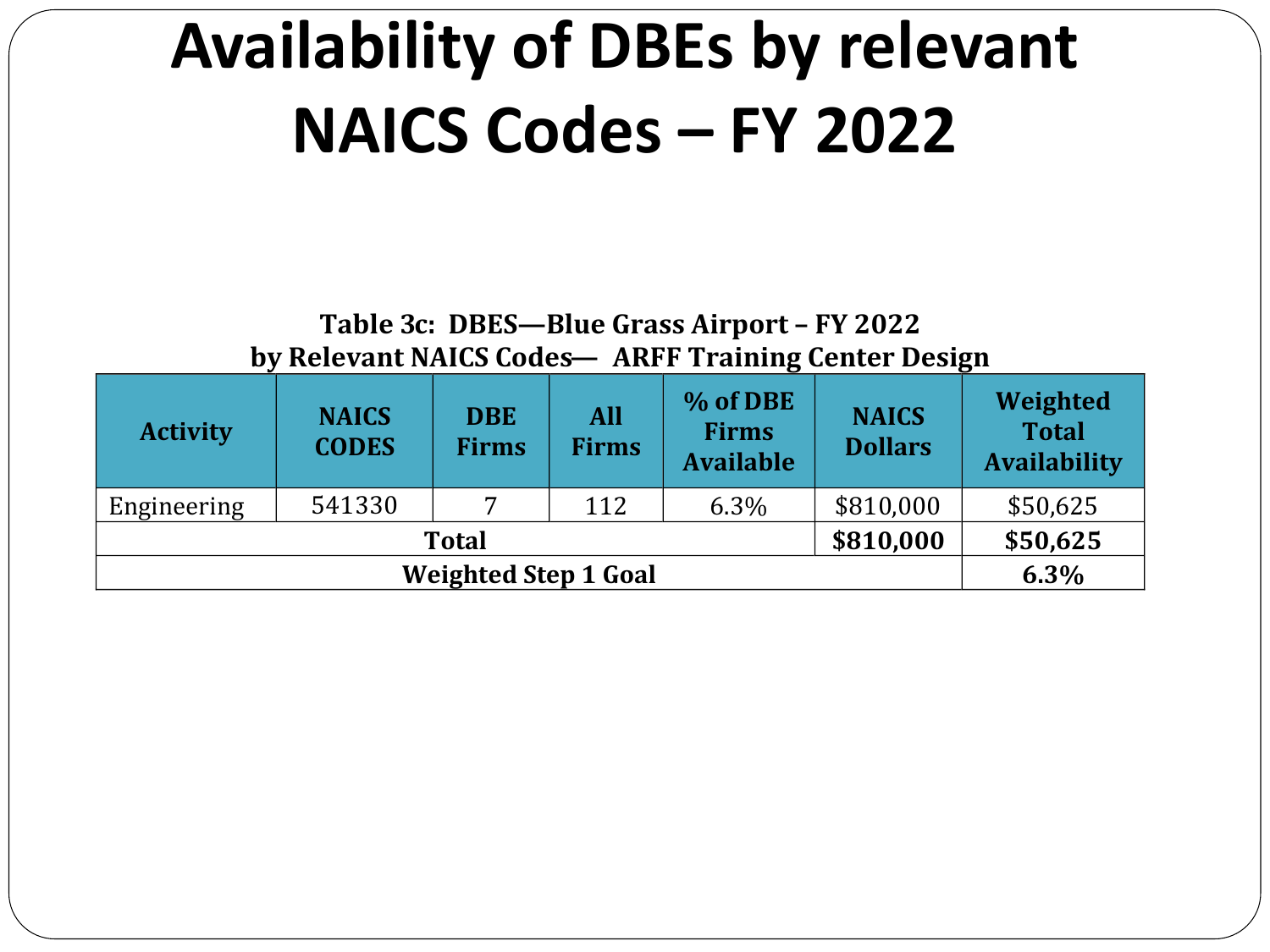**Table 3d: DBES—Blue Grass Airport – FY 2022 by Relevant NAICS Codes— Master Plan**

| <b>Activity</b> | <b>NAICS</b><br><b>CODES</b> | <b>DBE</b><br><b>Firms</b> | <b>All</b><br><b>Firms</b> | % of DBE<br><b>Firms</b><br><b>Available</b> | <b>NAICS</b><br><b>Dollars</b> | Weighted<br><b>Total</b><br><b>Availability</b> |
|-----------------|------------------------------|----------------------------|----------------------------|----------------------------------------------|--------------------------------|-------------------------------------------------|
| Engineering     | 541330                       | ⇁                          | 112                        | $6.3\%$                                      | \$2,090,000                    | \$130,625                                       |
|                 | \$130,625                    |                            |                            |                                              |                                |                                                 |
|                 | 6.3%                         |                            |                            |                                              |                                |                                                 |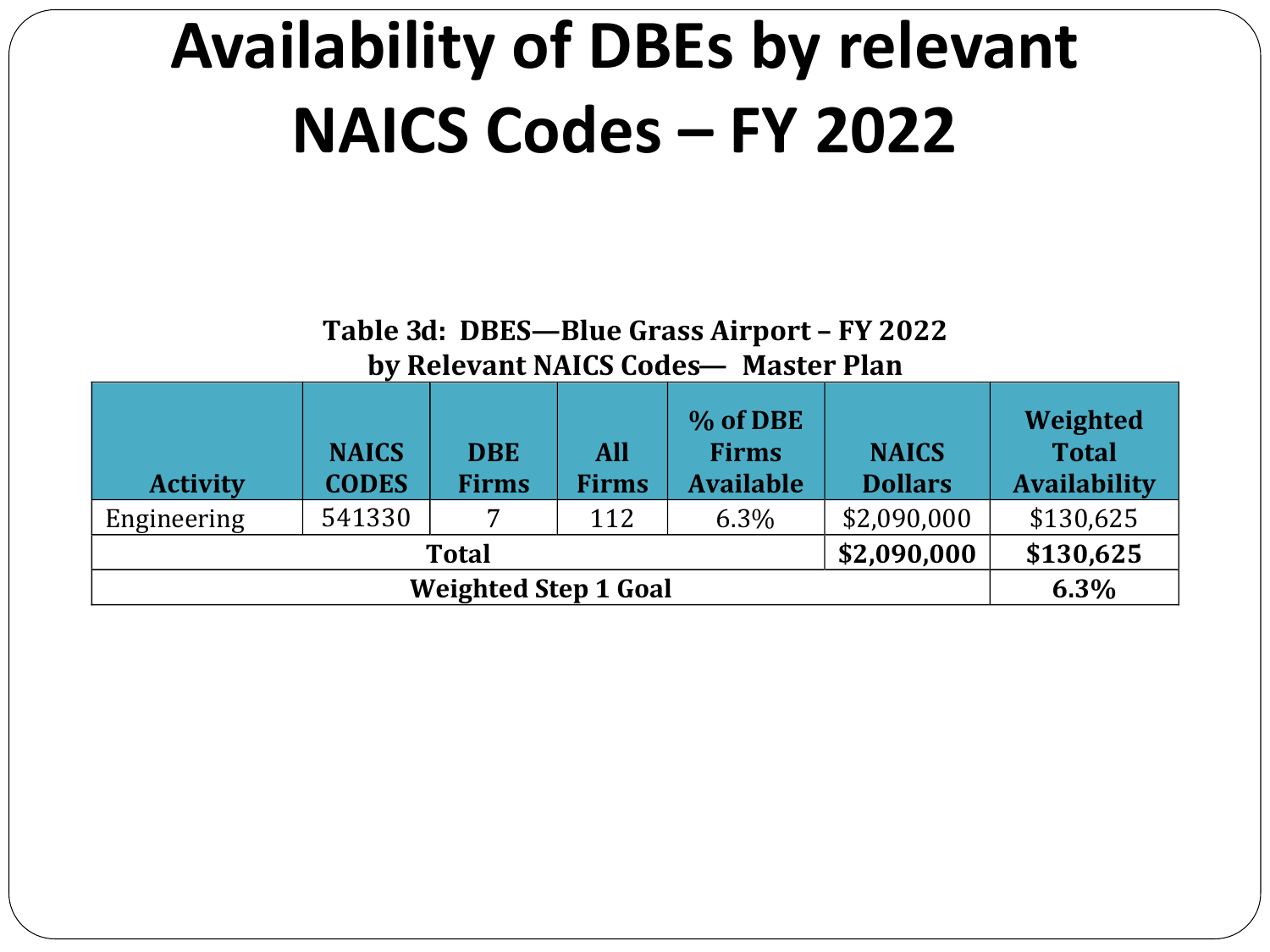**Table 3e: DBES—Blue Grass Airport – FY 2022 by Relevant NAICS Codes— Rehabilitate Terminal Restrooms Phase I**

| <b>Activity</b>                                           | <b>NAICS</b><br><b>CODES</b> | <b>DBE</b><br><b>Firms</b>  | <b>All</b><br><b>Firms</b> | % of DBE<br><b>Firms</b><br><b>Available</b> | <b>NAICS</b><br><b>Dollars</b> | Weighted<br><b>Total</b><br><b>Availability</b> |
|-----------------------------------------------------------|------------------------------|-----------------------------|----------------------------|----------------------------------------------|--------------------------------|-------------------------------------------------|
| <b>Building Construction</b>                              | 236220                       | $\overline{2}$              | 68                         | 2.9%                                         | \$393,470                      | \$11,573                                        |
| <b>Electrical Contractors</b>                             | 238210                       | $\mathbf{1}$                | 91                         | $1.1\%$                                      | \$80,644                       | \$886                                           |
| Plumbing, Heating, and<br>Air-Conditioning<br>Contractors | 238220                       | $\boldsymbol{0}$            | 132                        | $0.0\%$                                      | \$124,953                      | \$0                                             |
| Drywall and Insulation<br>Contractors                     | 238310                       | $\mathbf{1}$                | 24                         | 4.2%                                         | \$56,716                       | \$2,363                                         |
| Other Building Finishing<br>Contractors                   | 238390                       | $\overline{2}$              | 12                         | 16.7%                                        | \$56,716                       | \$9,453                                         |
|                                                           | <b>Total</b>                 |                             |                            |                                              | \$712,500                      | \$24,275                                        |
|                                                           |                              | <b>Weighted Step 1 Goal</b> |                            |                                              |                                | 3.4%                                            |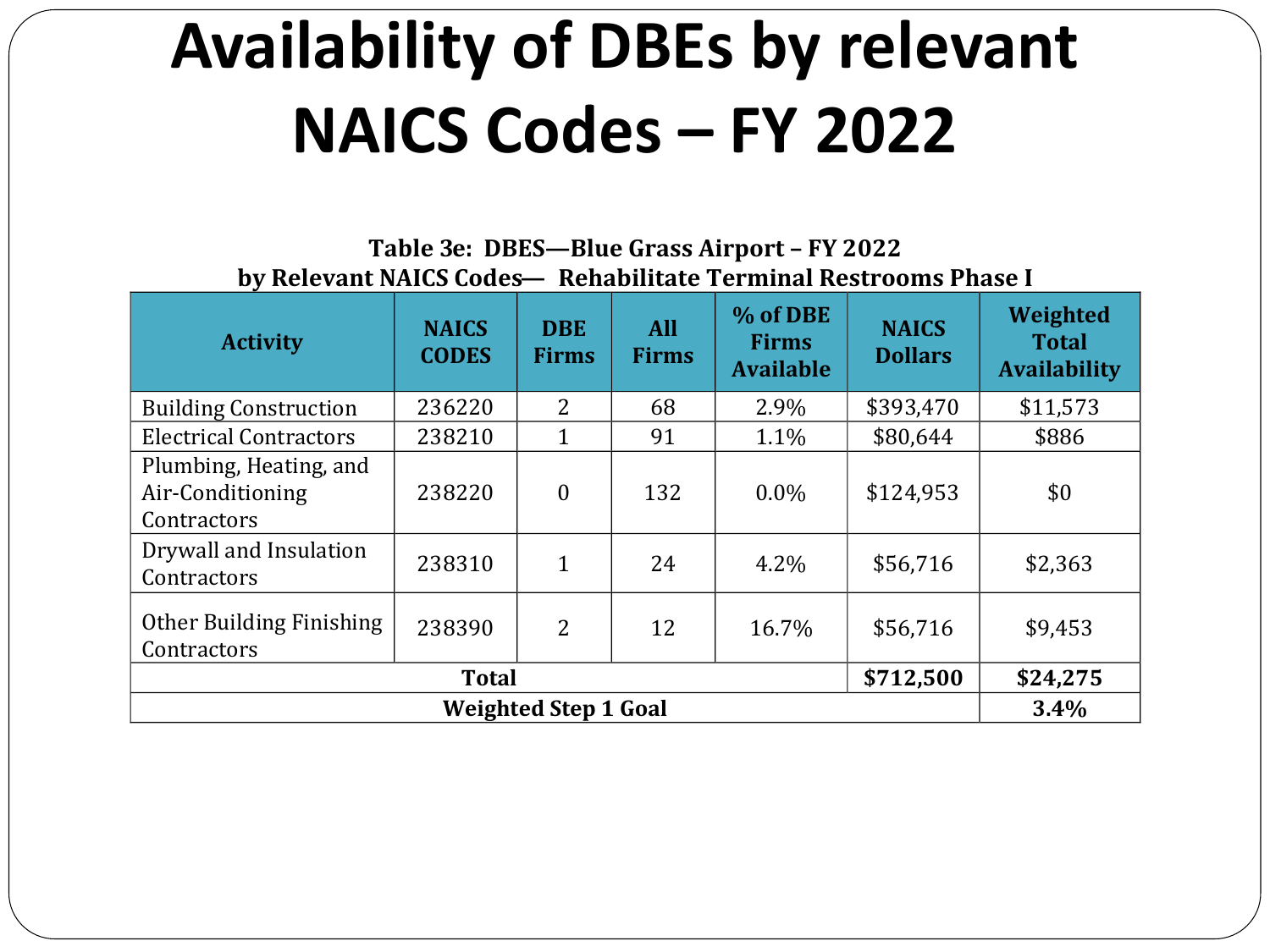**Table 3f: DBES—Blue Grass Airport – FY 2022 by Relevant NAICS Codes— Construct Terminal (4 Passenger Boarding Bridges)**

| <b>Activity</b>                                             | <b>NAICS</b><br><b>CODES</b> | <b>DBE</b><br><b>Firms</b> | <b>All</b><br><b>Firms</b> | % of DBE<br><b>Firms</b><br><b>Available</b> | <b>NAICS</b><br><b>Dollars</b> | Weighted<br><b>Total</b><br><b>Availability</b> |
|-------------------------------------------------------------|------------------------------|----------------------------|----------------------------|----------------------------------------------|--------------------------------|-------------------------------------------------|
| Electrical                                                  | 238210                       | 1                          | 91                         | 1.1%                                         | \$204,148                      | \$2,243                                         |
| Other Building<br><b>Equipment Contractors</b>              | 238290                       | $\theta$                   | 12                         | $0.0\%$                                      | \$313,789                      | \$0                                             |
| Site Prep                                                   | 238910                       | 1                          | 33                         | 3.0%                                         | \$175,506                      | \$5,318                                         |
| <b>Elevator and Moving</b><br><b>Stairway Manufacturing</b> | 333921                       | $\theta$                   | $\mathbf{0}$               | $0.0\%$                                      | \$2,842,824                    | \$0                                             |
| <b>Hauling</b>                                              | 484220                       | 2                          | 29                         | 6.9%                                         | \$118,899                      | \$8,200                                         |
| Engineering                                                 | 541330                       | 7                          | 112                        | 6.3%                                         | \$144,834                      | \$9,052                                         |
|                                                             | \$24,814                     |                            |                            |                                              |                                |                                                 |
|                                                             | 0.7%                         |                            |                            |                                              |                                |                                                 |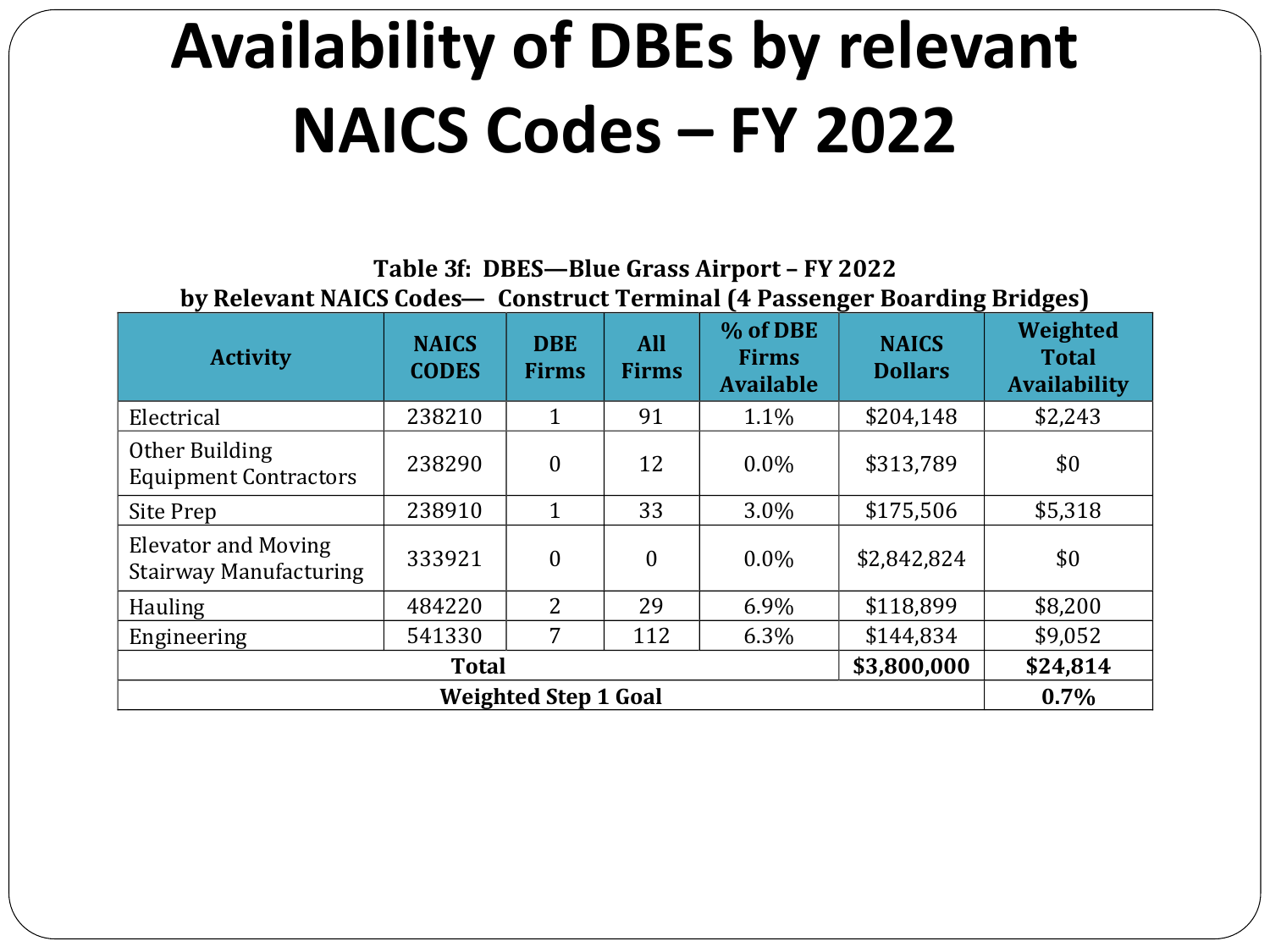**Table 3g: DBES—Blue Grass Airport – FY 2023 by Relevant NAICS Codes—Runway 22 EMAS**

| <b>Activity</b> | <b>NAICS</b><br><b>CODES</b> | <b>DBE</b><br><b>Firms</b> | All<br><b>Firms</b> | % of DBE<br><b>Firms</b><br><b>Available</b> | <b>NAICS</b><br><b>Dollars</b> | <b>DBE</b> Goal<br>(Dollars) |
|-----------------|------------------------------|----------------------------|---------------------|----------------------------------------------|--------------------------------|------------------------------|
| <b>EMAS</b>     | N/A                          |                            |                     | $0\%$                                        | \$11,205,000                   | \$0                          |
|                 | <b>Total</b>                 |                            |                     |                                              | \$11,205,000                   | \$0                          |
|                 | 0%                           |                            |                     |                                              |                                |                              |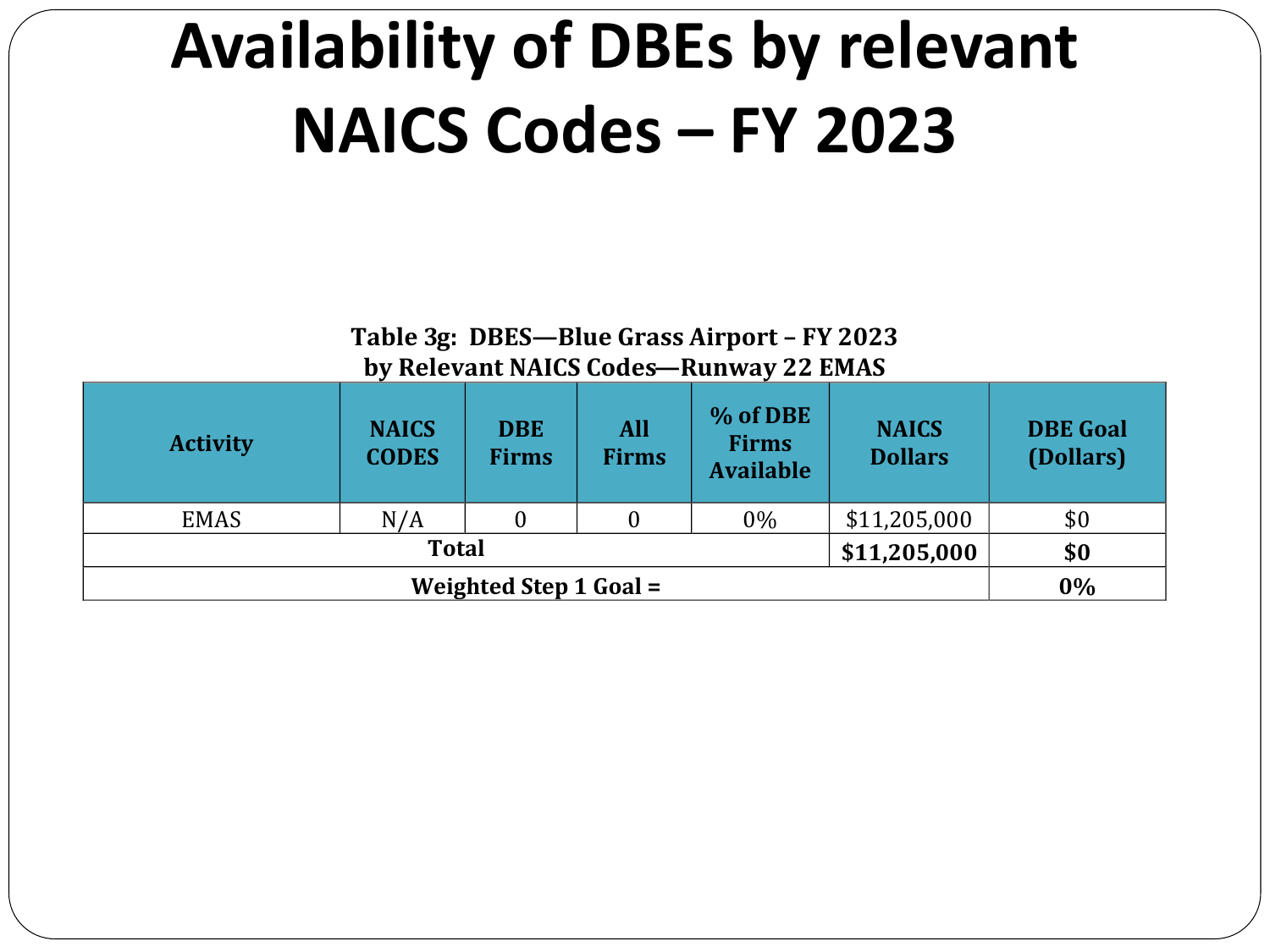**Table 3h: DBES—Blue Grass Airport – FY 2023 by Relevant NAICS Codes— Rehabilitate Terminal Restrooms Phase II**

| <b>Activity</b>                                                | <b>NAICS</b><br><b>CODES</b> | <b>DBE</b><br><b>Firms</b> | <b>All</b><br><b>Firms</b> | % of DBE<br><b>Firms</b><br><b>Available</b> | <b>NAICS</b><br><b>Dollars</b> | Weighted<br><b>Total</b><br><b>Availability</b> |  |  |  |
|----------------------------------------------------------------|------------------------------|----------------------------|----------------------------|----------------------------------------------|--------------------------------|-------------------------------------------------|--|--|--|
| <b>Building Construction</b>                                   | 236220                       | 2                          | 68                         | 2.9%                                         | \$786,940                      | \$23,145                                        |  |  |  |
| <b>Electrical Contractors</b>                                  | 238210                       | $\mathbf{1}$               | 91                         | 1.1%                                         | \$161,287                      | \$1,772                                         |  |  |  |
| Plumbing, Heating, and Air-<br><b>Conditioning Contractors</b> | 238220                       | $\theta$                   | 132                        | $0.0\%$                                      | \$249,907                      | \$0                                             |  |  |  |
| Drywall and Insulation<br>Contractors                          | 238310                       | $\mathbf{1}$               | 24                         | 4.2%                                         | \$113,433                      | \$4,726                                         |  |  |  |
| Other Building Finishing<br>Contractors                        | 238390                       | $\overline{2}$             | 12                         | 16.7%                                        | \$113,433                      | \$18,905                                        |  |  |  |
| \$1,425,000<br><b>Total</b>                                    |                              |                            |                            |                                              |                                |                                                 |  |  |  |
|                                                                | <b>Weighted Step 1 Goal</b>  |                            |                            |                                              |                                | 3.4%                                            |  |  |  |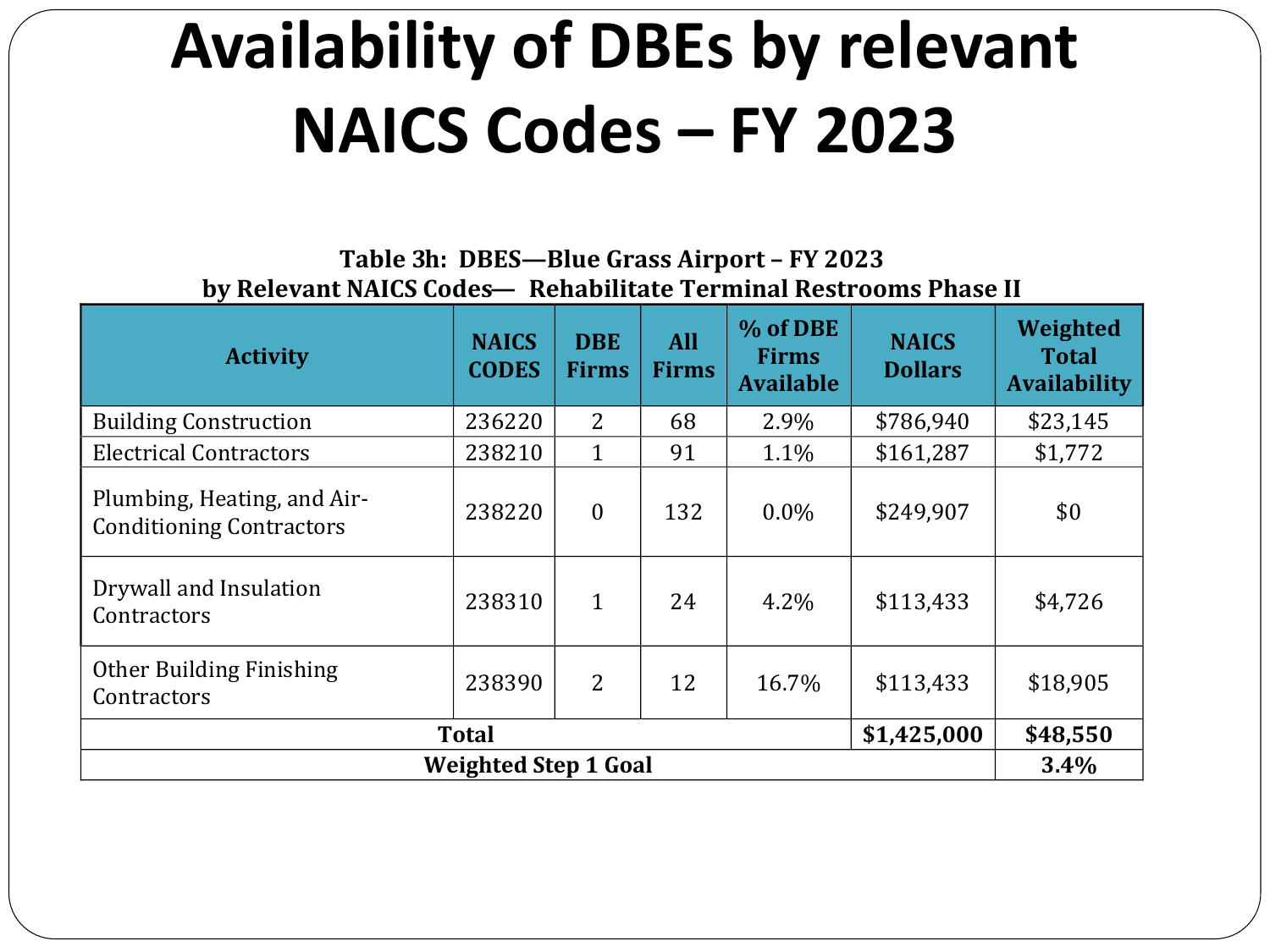#### **Step 2: Adjust the Base Goal**

- Current Capacity of DBEs to perform work
- Evidence from disparity studies
- Statistical disparities in ability of DBEs to secure financing, bonding, and insurance
- Data on employment, self-employment, education, training programs
- Any other data that would help to better measure the percentage of work that DBEs would be likely to obtain in the absence of discrimination

|                |            | <b>Total DBE</b> | <b>Over-</b>    |  |
|----------------|------------|------------------|-----------------|--|
| <b>Report</b>  | <b>DBE</b> | $\%$             | /Under-         |  |
| <b>Period</b>  | Goal       | <b>Achieved</b>  | <b>Achieved</b> |  |
| <b>FY 2017</b> | 10%        | 22.5%            | 12.5%           |  |
| <b>FY 2018</b> | 4.5%       | 2.6%             | $-1.9%$         |  |
| <b>FY 2019</b> | 4.5%       | 3.7%             | $-0.80\%$       |  |
| <b>Median</b>  | 4.5%       | 3.7%             | $-0.80\%$       |  |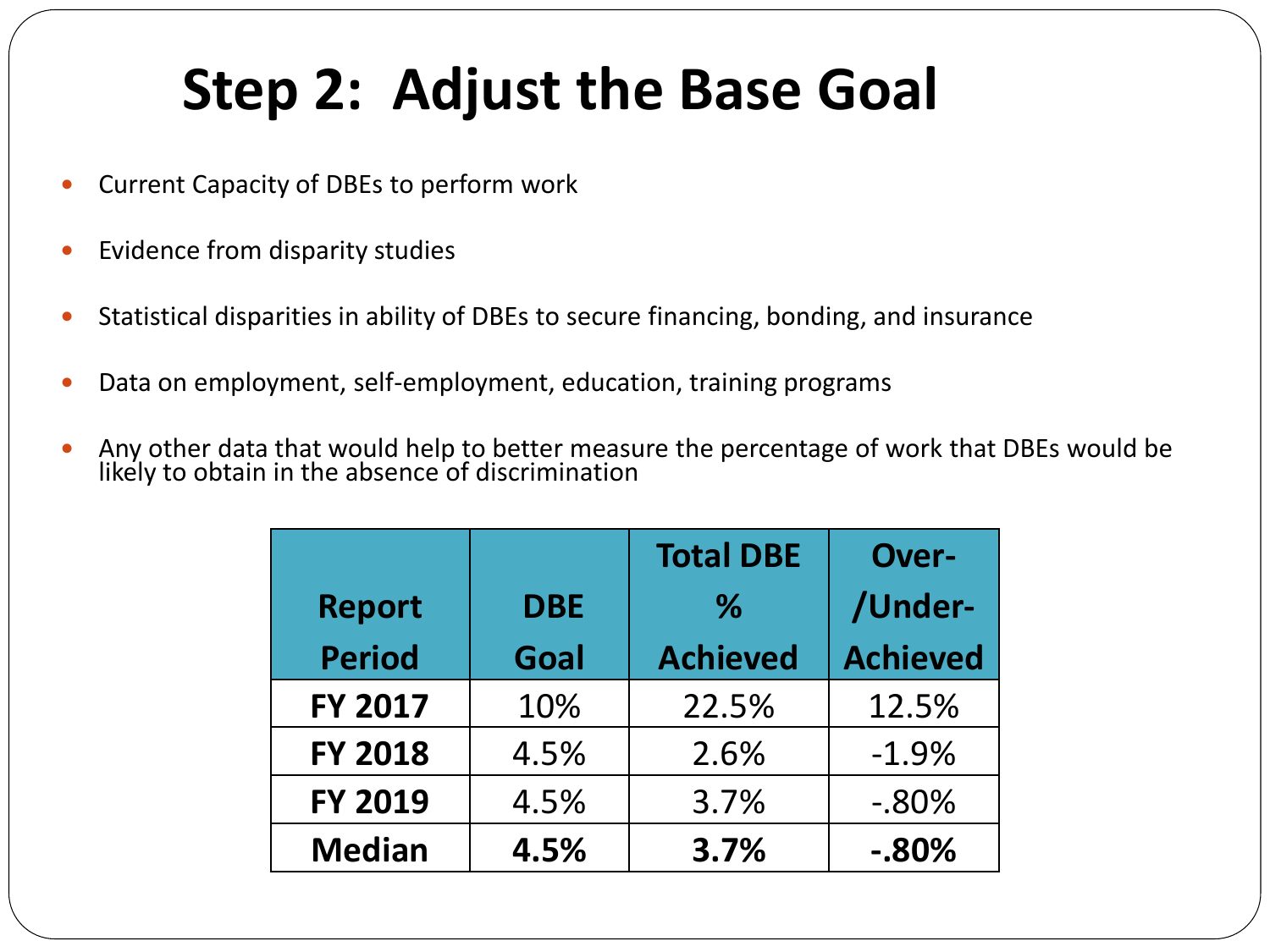### **Step 2: Adjust the Base Goal**

| <b>Fiscal</b><br>Year                 | <b>Project</b>                                                 | Step1   | Step 2<br>adjustment | <b>Overall</b><br>Goal | <b>Total project</b><br>costs | <b>DBE</b> Goal<br>(dollars) |  |
|---------------------------------------|----------------------------------------------------------------|---------|----------------------|------------------------|-------------------------------|------------------------------|--|
| FY 2021                               | Rehabilitate Runway 4-<br>22 (Design)                          | 6.3%    | 3.7%                 | 5.0%                   | \$1,124,247                   | \$56,212                     |  |
|                                       | Rehabilitate Runway 4-<br>22 & Runway 4 EMAS                   | 5.1%    | 3.7%                 | 4.4%                   | \$23,175,000                  | \$1,019,700                  |  |
| FY 2021 Total                         |                                                                |         |                      | 4.4%                   | \$24,299,247                  | \$1,075,912                  |  |
|                                       |                                                                |         |                      |                        |                               |                              |  |
| FY 2022                               | <b>ARFF Training Center</b><br>Design                          | 6.3%    | 3.7%                 | 5.0%                   | \$810,000                     | \$40,500                     |  |
|                                       | Master Plan                                                    | 6.3%    | 3.7%                 | 5.0%                   | \$2,090,000                   | \$104,500                    |  |
|                                       | Rehabilitate Terminal<br><b>Restrooms Phase I</b>              | 3.4%    | 3.7%                 | 3.6%                   | \$712,500                     | \$25,294                     |  |
|                                       | <b>Construct Terminal (4</b><br>Passenger Boarding<br>Bridges) | 0.7%    | 3.7%                 | 2.2%                   | \$3,800,000                   | \$83,600                     |  |
| FY 2022 - No projects at this time    |                                                                |         | 3.4%                 | \$7,412,500            | \$253,894                     |                              |  |
|                                       |                                                                |         |                      |                        |                               |                              |  |
| FY 2023                               | Rehabilitate Terminal<br><b>Restrooms Phase II</b>             | 3.4%    | 3.7%                 | 3.6%                   | \$1,425,000                   | \$50,588                     |  |
|                                       | Runway 22 EMAS                                                 | $0.0\%$ | N/A                  | $0.0\%$                | \$11,205,000                  | \$0                          |  |
| <b>FY 2023 Total</b>                  |                                                                |         | 0.4%                 | \$12,630,000           | \$50,588                      |                              |  |
|                                       |                                                                |         |                      |                        |                               |                              |  |
| <b>FY 2021 - FY 2023 Overall Goal</b> |                                                                |         | 3.1%                 | \$44,341,747           | \$1,380,394                   |                              |  |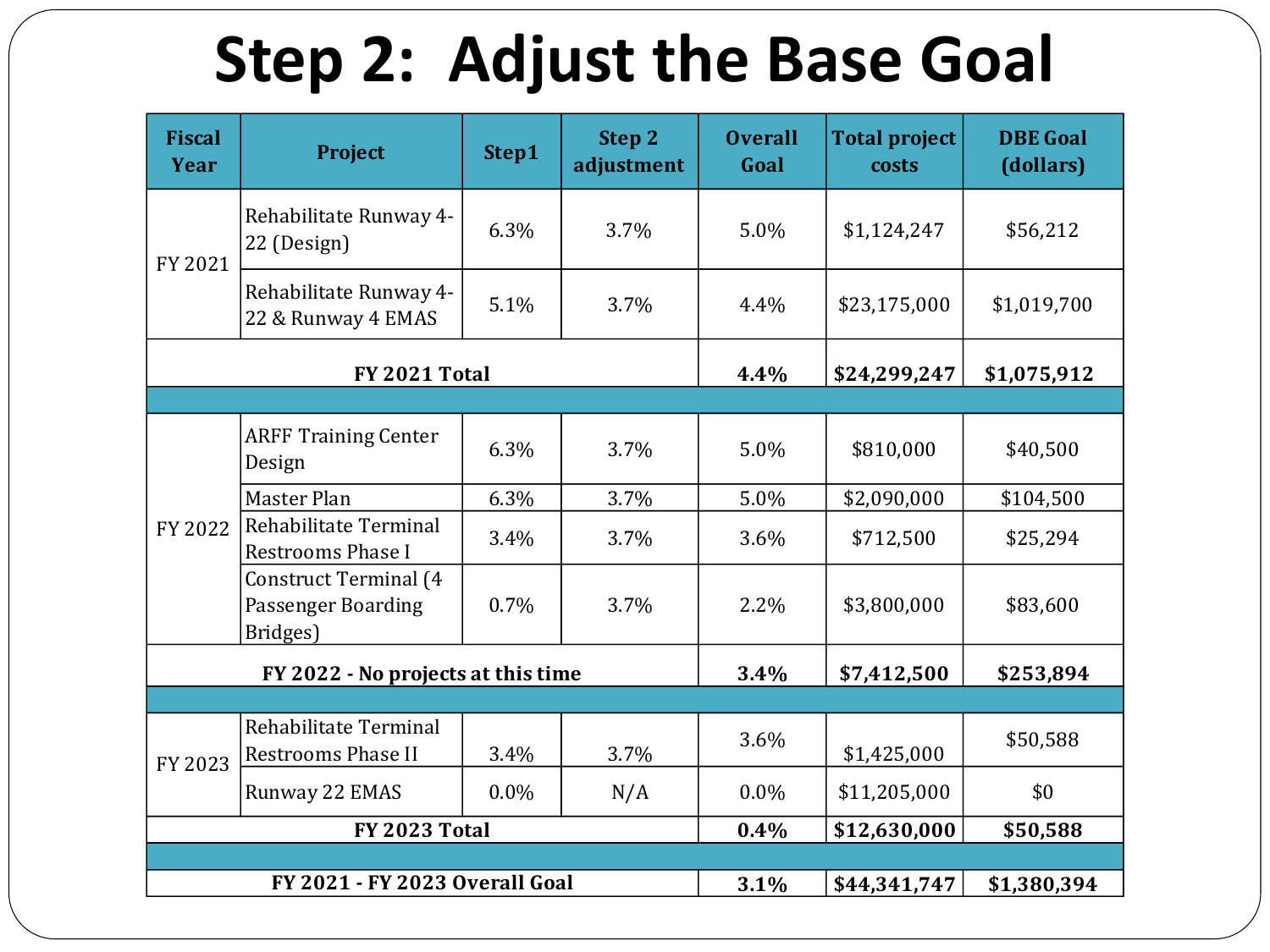#### **Race-Conscious/Race-Neutral Participation**

Must meet maximum feasible portion of goal using race-neutral means

- Examples of race-neutral means
	- Arranging solicitations, times for presentation of bids, quantities, specifications, and delivery schedules in ways that facilitate DBEs
	- Providing technical assistance and other services
	- Ensuring distribution of the DBE directory, through print and electronic means, to the widest feasible universe of potential prime contractors
	- Other means found in 49 CFR Part 26.51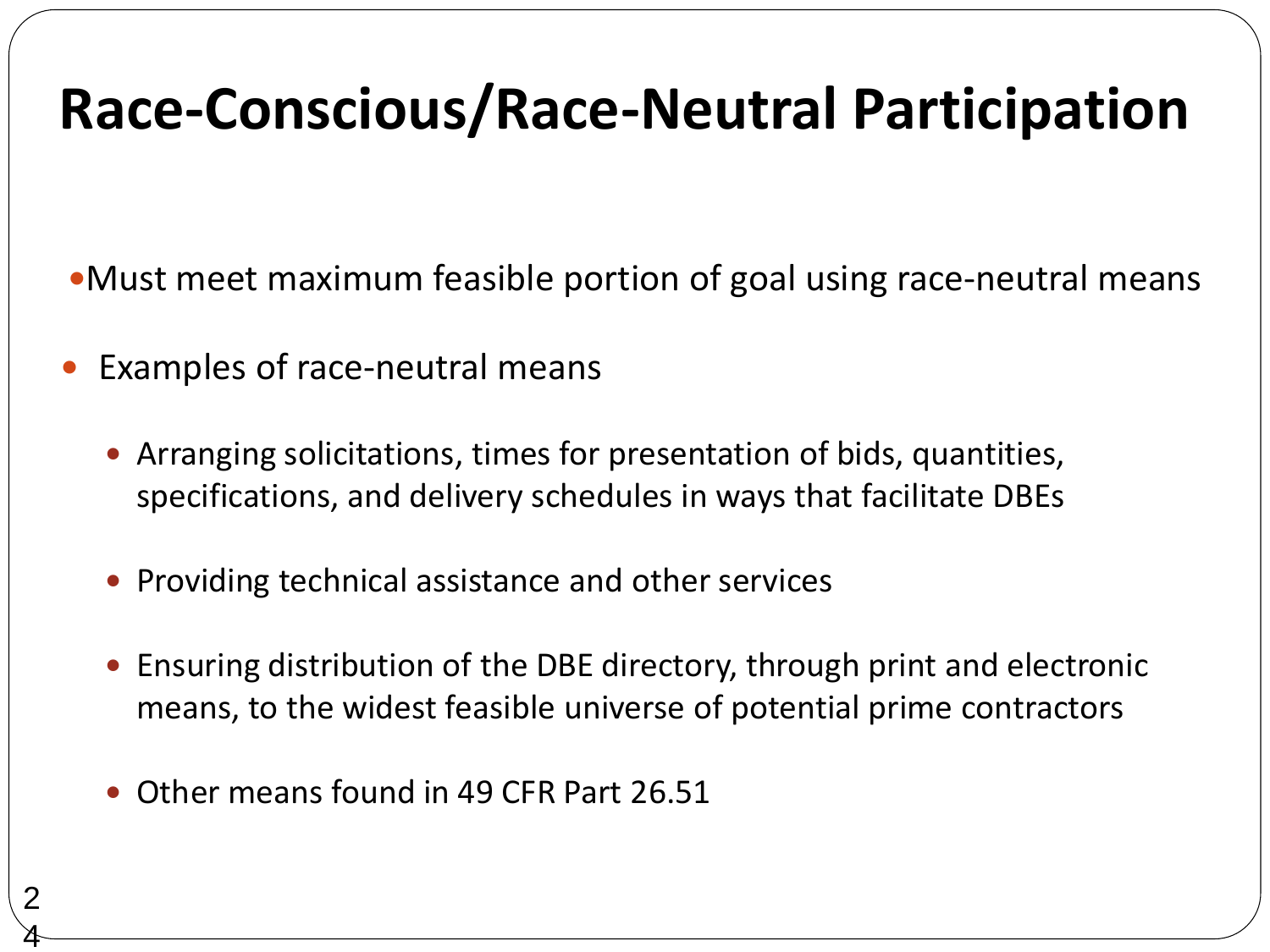Race-Conscious/Race-Neutral Participation (continued)

• Overall DBE Goal = 3.1%

2

5

- Race-neutral participation  $= 0.0\%$
- Race-conscious participation = 3.1%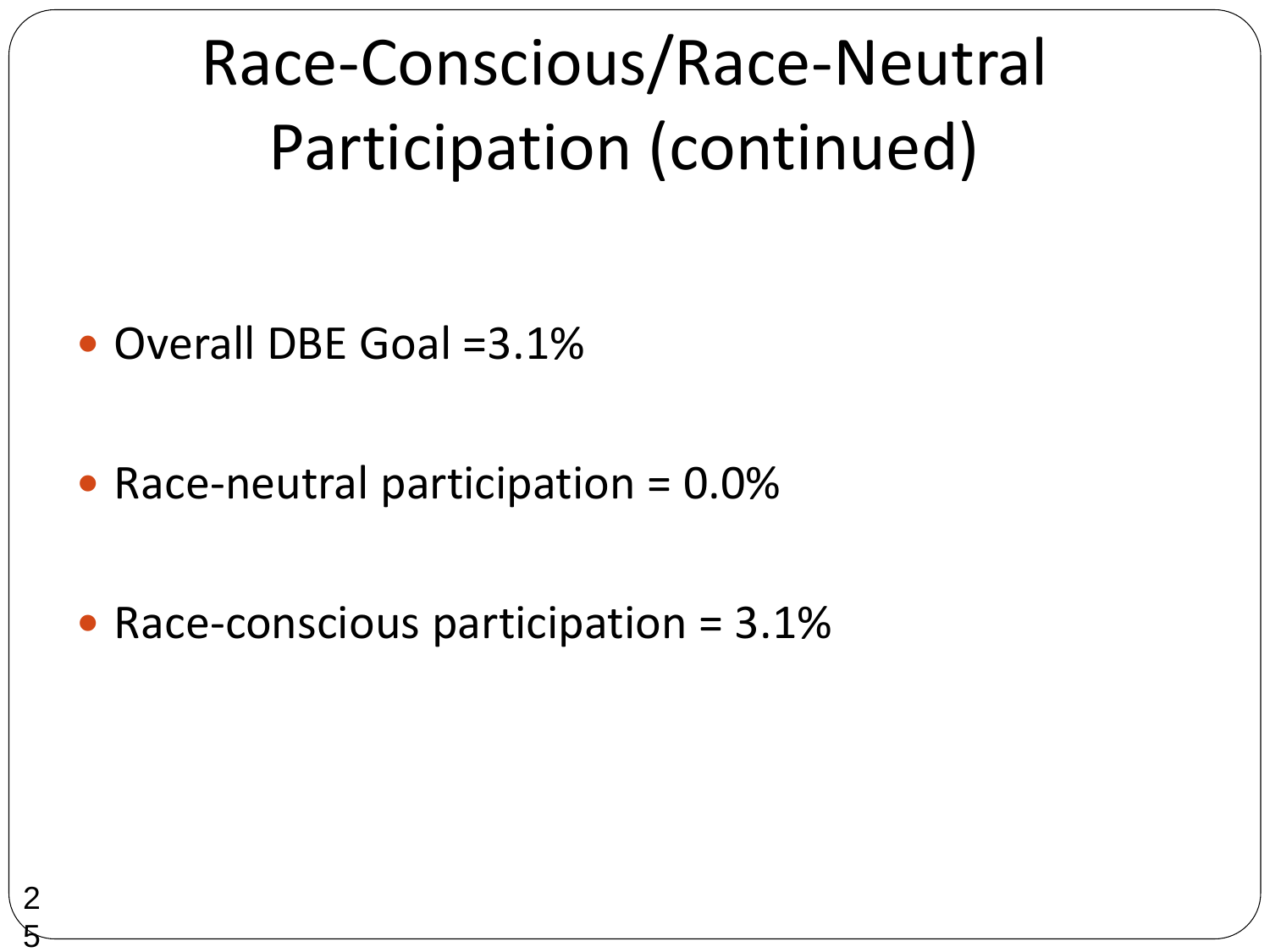### **Public Participation**

• Community Groups

2

6

- Small Business, Women-owned Business, Minority-owned Business organizations
- Small Business Development Centers
- Public notice advertising the goal; 30-day review and comment period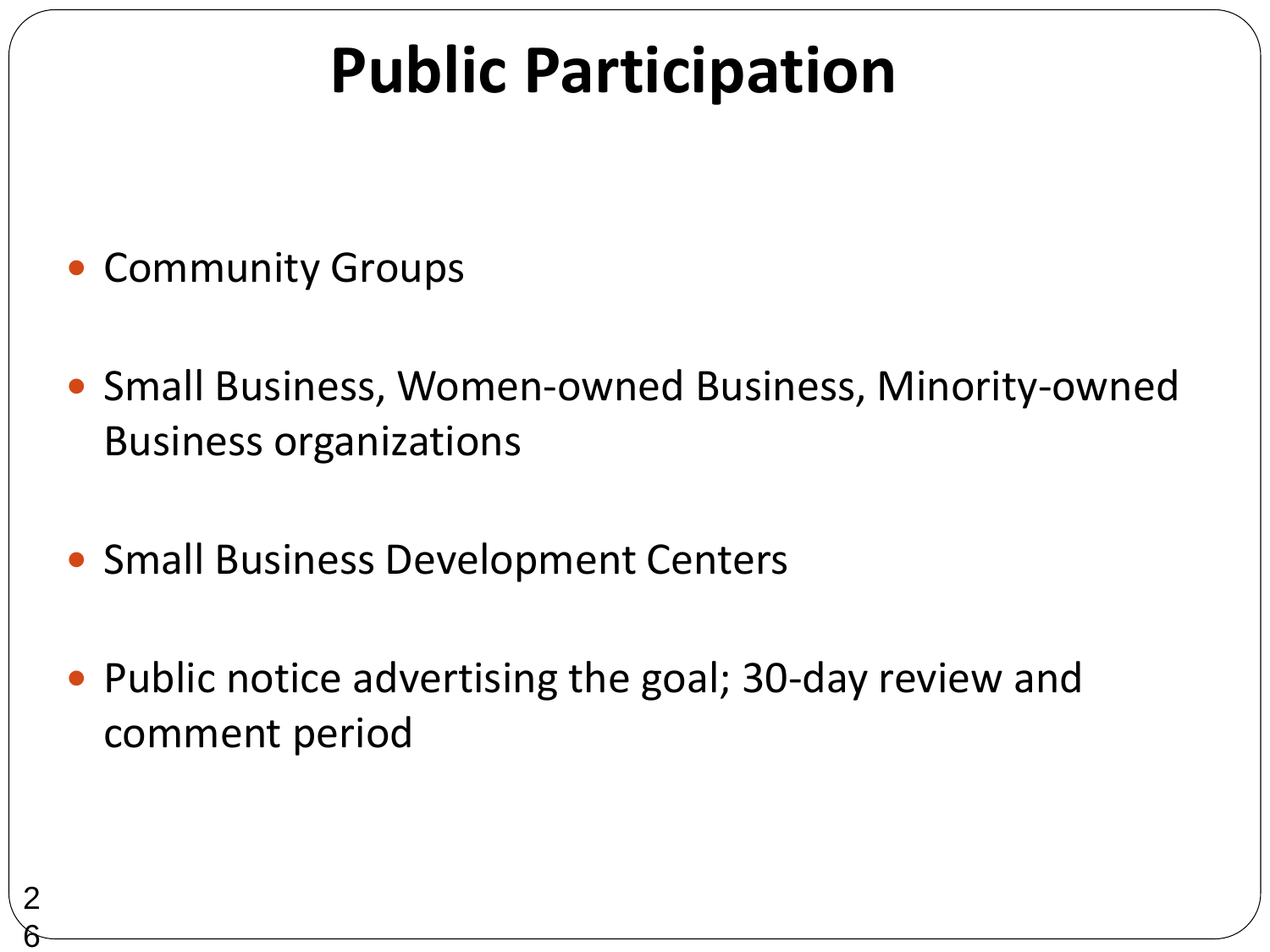#### **2023 Construction Diversity Accelerator (CDA) Program Application**



#### 2023 Construction Diversity Accelerator (CDA) Program Application

Turner Construction & the University of Kentucky will be hosting its annual Construction Diversity Accelerator (CDA) program in person for the 2023 season. For the last 50 years, Turner has engaged minority-owned, women-owned, and other underrepresented construction-related businesses in a 10-week program focused on sharing tools, resources, and opportunities for business growth and expansion. In 2022, longstanding partners Turner and UK chose to join forces to bring a similar program to Central Kentucky in collaboration with the Kentucky Procurement Technical Assistance Center (KYPTAC). All those interested must apply via this form. A confirmation e-mail that your application was received will be sent to the e-mail address you provide below.

The application deadline for the 2023 program is Friday, January 27, 2023 at 5 PM (EST).

<https://forms.office.com/r/Va1TtF44Gn>